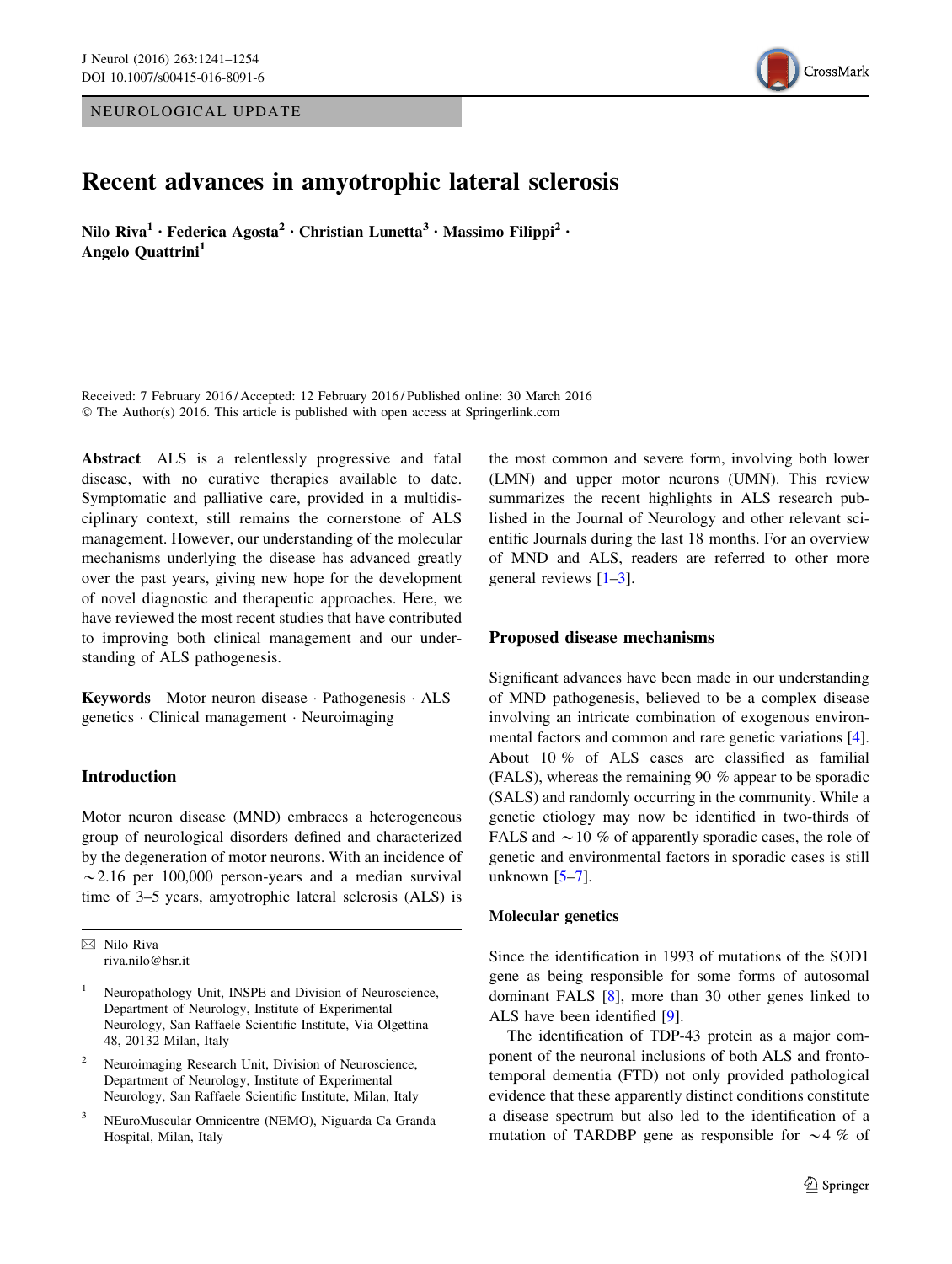FALS cases. Subsequent studies demonstrated that mutations in the TARDBP gene may be responsible not only for FALS and a small percentage of SALS cases, but also for FTD, FTD-ALS and ALS-FTD cases [[10,](#page-6-0) [11](#page-6-0)]. Interestingly, a recent study and review of the literature, demonstrated a predominant temporal lobe involvement and semantic dementia phenotype in a high percentage of FTD patients with this mutation [[12\]](#page-6-0). Mutations in TDP-43 and in the fused in sarcoma genes (FUS) [[13\]](#page-6-0), both RNAbinding proteins and sharing functional homologies, have highlighted the importance of RNA processing in ALS pathogenesis [\[14](#page-6-0), [15](#page-6-0)]. Recently, mutations in Matrin 3 (MATR3), an RNA- and DNA-binding protein that interacts with TDP-43 and earlier described as a cause of distal myopathy [\[16](#page-6-0)], have been identified as a cause of FALS [\[17](#page-7-0)], providing further evidence of the role of aberrant RNA processing in motor neuron degeneration.

Discovered in 2011 [\[18](#page-7-0), [19](#page-7-0)], the C9orf72 repeat expansion represents not only the most common genetic cause of FALS of European descent (more than one-third), but also accounts for a significant percentage of apparently sporadic ALS cases ( $\sim$ 7 %). Moreover, C9orf72 repeat expansions account for many familial FTD cases ( $\sim$  25 %) and genetically explains the overlap between these two clinical syndromes  $[6, 20]$  $[6, 20]$  $[6, 20]$  $[6, 20]$ . Although the most frequent phenotypes are ALS, the behavioral variant FTD (bvFTD) or ALS/FTD the presentations associated with C9orf72 repeat expansion may be extremely heterogeneous, in regard to disease progression rate, neuropsychiatric, behavioural and motor features [[21\]](#page-7-0). The potential role of C9orf72 repeat expansions in other neurodegenerative disorders, such as Parkinson Disease (PD) or atypical parkinsonism is still to be elucidated [\[22](#page-7-0)]. A recent study revealed intermediate 20–30 repeat expansions in 4.3 % of patients presenting with non-classical atypical parkinsonism with FTD-like dementia or without dementia and with an upper MND-like phenotype [[23\]](#page-7-0), suggesting a potential pathogenetic role for intermediate repeat sizes, in line with some earlier reports [[24–26](#page-7-0)]. C9orf72 repeat expansions have also been suggested by recent studies as a possible genetic cause of Huntington disease phenocopy syndrome, further expanding its potential spectrum of presentation [\[27–29](#page-7-0)].

Although the mechanism leading to neurodegeneration in C9orf72 expansions is not fully understood [\[21](#page-7-0)], potential mechanisms include loss of C9orf72 protein and function, RNA toxicity and sequestration of RNA-binding proteins [[30\]](#page-7-0), or alternatively toxicity from the dipeptide repeat (DPR) proteins, which are the pathologic hallmark of C9orf72 expansion-related neuronal inclusions [\[31](#page-7-0)].

Importantly, the identification of C9orf72-related ALS has encouraged scientists to search for other repeat-expansions. While ATXN-2 (SCA2) and ATXN-1 (SCA1) PolyQ intermediate expansions have been previously reported to be independently associated with an increased risk for ALS [\[32](#page-7-0)[–34](#page-8-0)], co-occurrence of ALS and SCA1 within a family carrying an intermediate ATXN-1 poly-Q expansion has been recently reported, reinforcing the putative pathogenic link between the two disorders [[35\]](#page-8-0).

Further evidence of association between MND and FTD has been more recently provided by the demonstration that loss of function (LoF) mutations of the TBK1 gene, encoding the TANK-binding kinase 1, causes a dominant form of ALS and FTD which could potentially account for up to 4  $\%$  of FALS cases [[36,](#page-8-0) [37](#page-8-0)]. Mutations would result in an impaired TBK1 interaction with optineurin and sequestosome-1 (also known as ubiquitin-binding protein p62), both implicated in ALS pathogenesis [[38,](#page-8-0) [39](#page-8-0)]. All these genes are involved in one common pathway of autophagy regulation [\[36](#page-8-0), [37](#page-8-0)].

An even broader range of clinical presentations has been recently related to mutations in the coiled-coil-helixcoiled-coil-helix domain containing 10 (CHCHD10) gene, encompassing not only ALS without cognitive impairment, ALS/FTD or FTD ( $\sim$  1 % of cases), but also parkinsonism, cerebellar ataxia and mitochondrial myopathy [\[40–43](#page-8-0)]. These findings support the hypothesis that mitochondrial dysfunction may be implicated in the pathogenesis of ALS and several other neurodegenerative disorders [\[44](#page-8-0)].

Recently, identification of putative mutations in the profilin 1 (PFN1) [\[45](#page-8-0)] and TUBA4A [\[46](#page-8-0)] genes has indicated that defects in neuronal cytoskeleton architecture may also contribute to MND pathogenesis.

PFN1 mutations were initially identified using an exome-sequencing approach in 2.6 % of FALS cases [\[45](#page-8-0)]. A mutational analysis of the PFN1 gene was carried out in a Catalan cohort of 42 FALS and 423 SALS patients [\[47](#page-8-0)]. No PFN1 mutations were identified. This is consistent with other negative studies in other populations [\[48](#page-8-0)[–51](#page-9-0)], suggesting that PFN1 is not a major ALS-causing gene.

An excess of patient variants (7/635) in TUBA4A gene was first identified by an exome-wide burden analysis study of rare variants in FALS index cases [[46](#page-8-0)]. A second study identified four novel TUBA4A variants with predicted deleterious effects in a cohort of 1106 SALS of Italian origin, supporting the role of TUBA4A gene in ALS [\[52](#page-9-0)]. However, further confirmative and functional studies are needed before any individual TUBA4A variant can be implicated in ALS [\[53](#page-9-0)].

During the last few years, several genome-wide association studies (GWAS) have been used not only in order to identify new risk loci but also to discover genetic variants that may influence ALS phenotype, for example age at onset or prognosis. Although most of these associations still need replication [[7\]](#page-6-0), a recent study confirmed that the UNC13A rs12608932 is not only a risk factor for ALS in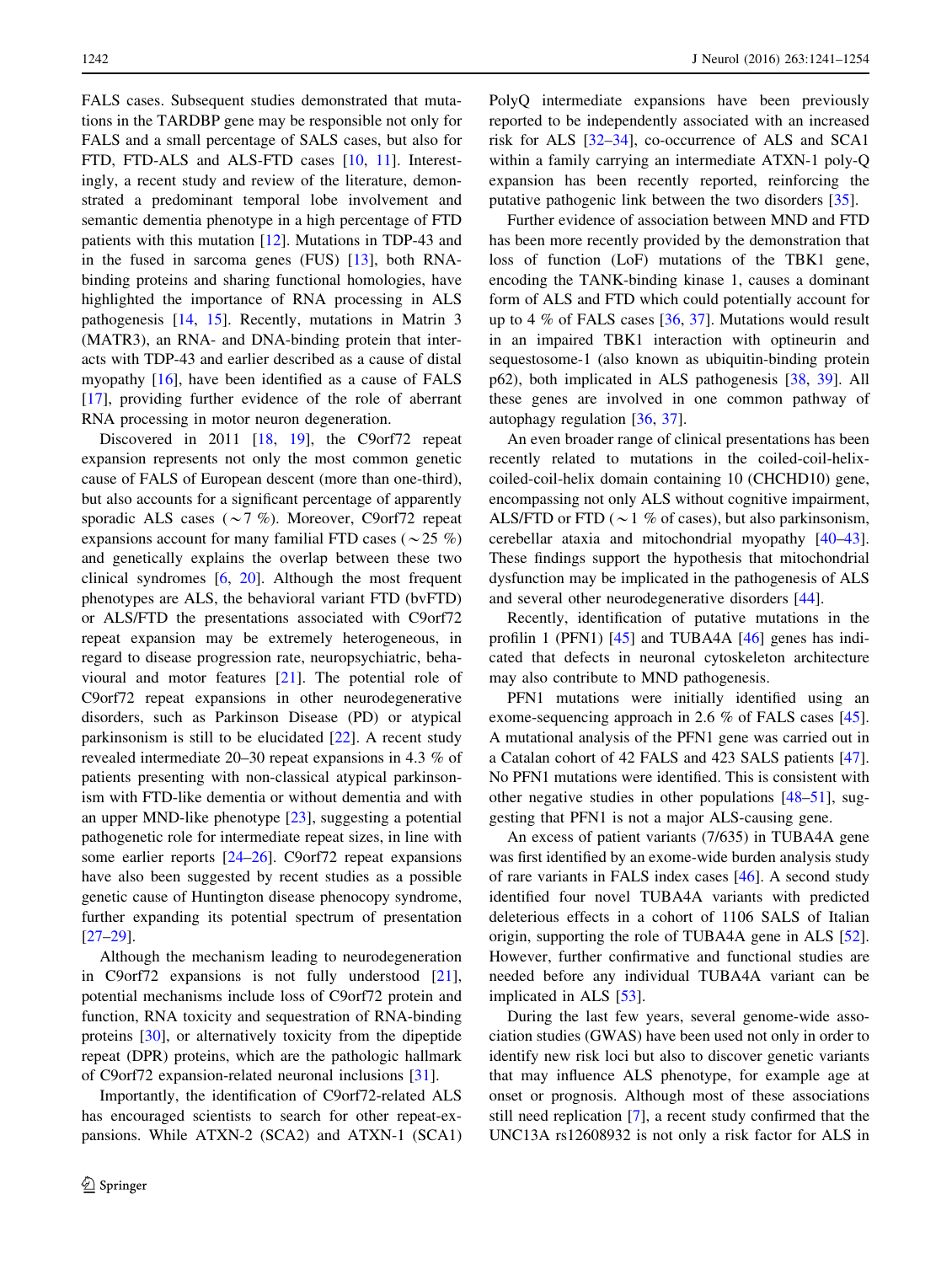the Spanish population, but would also appear to be a modifying factor for survival and disease progression rate [\[54](#page-9-0)]. This is consistent with previous reports [\[55–58](#page-9-0)].

## Environmental factors

Various environmental factors have been proposed to be associated with ALS, such as smoking, antioxidant intake, body mass index, physical exercise, head trauma, metabolic and inflammatory states, cancer, and occupational or environmental exposures to electromagnetic fields, metals or pesticides [[59\]](#page-9-0). However, the only established risk factors to date are older age, male gender, and a family history of ALS [\[60](#page-9-0)].

Potential associations between medical conditions and ALS was explored by a recent population-based case– control study performed in the Netherlands, including 722 sporadic ALS patients [\[61](#page-9-0)].

A significant association between head trauma and ALS susceptibility (OR 1.95, 95 % CI 1.11–3.43,  $p = 0.02$ ), was found, in line with previous reports  $[62-65]$ . In contrast, hypercholesterolemia (OR 0.76, 95 % CI 0.63–0.92,  $p = 0.006$ ) and the use of statins (OR 0.45, 95 % CI 0.35–0.59,  $p = 1.86 \times 10^{-9}$ ) were instead associated with a decreased risk of ALS, in line with previous reports but in contrast with other studies, that reported either higher [[66\]](#page-9-0) or unaltered [\[67](#page-9-0)] lipid levels in ALS patients compared to controls. Moreover, the use of immunosuppressive drugs were associated with a decreased risk of ALS (OR 0.26, 95 % CI 0.08–0.86,  $p = 0.03$ ), in contrast with two previous hospital-based reports [\[68](#page-9-0), [69](#page-9-0)].

One of the key clinical and pathological observations is that ALS onset is focal and discrete, subsequently followed by progressive spread of the neurodegenerative process [\[70](#page-9-0)].

While the split hand syndrome is a recognized distinctive clinical and neurophysiological phenomenon in ALS [\[71](#page-9-0)], defined by dissociated wasting of the hypothenar and thenar muscles, a recent study has also demonstrated dissociated involvement of lower limb ankle muscles. These observations suggest underlying selective differences in susceptibility to degeneration or disequilibrium of excitatory inputs within motor neuronal subsets [\[72](#page-9-0)].

A potential link between exogenous factors and focality at onset has been suggested by a recent retrospective observational study, identifying18 out of 1835 subjects who developed MND after frontal contusions or other frontal intracranial lesions; interestingly, symptom onset started in a body region reflecting the damaged cortical area in the vast majority (15/18) of the patients [\[73](#page-9-0)]. Moreover, ALS has recently been linked to previous embolization of a subgroup of cerebral arteriovenous malformations (AVM) with perinidal angiogenesis, suggesting a link between altered angiogenesis and low VEGF production and ALS development [\[74](#page-9-0)].

## ALS phenotype heterogeneity

The ALS clinical spectrum includes extremely heterogeneous and complex phenotypes marked by a varying involvement of upper and lower motor neurons, site of onset and rate of progression [[70\]](#page-9-0). Recognized MND phenotypes include classic, bulbar, flail arm, flail leg, pyramidal and respiratory ALS, primary lateral sclerosis (PLS), characterized predominantly by pure/predominant UMN degeneration and progressive muscular atrophy (PMA), characterized by pure/predominant LMN degeneration [\[75](#page-9-0)]. The motor phenotype is so heterogeneous that it may overlap with other diseases of the MND spectrum, such as hereditary spastic paraplegia or distal motor neuropathy (dSMA). Noteworthy, recent studies have demonstrated that causative genes identified so far are not uniquely associated with a single clinical form but may be responsible for different phenotypes within the MND spectrum, ranging from predominant lower to upper motor neuron involvement. For instance, recent reports have highlighted how such genes as DCTN1 (dynactin 1) [\[76](#page-9-0)– [78](#page-10-0)], GDAP1 (ganglioside-induced differentiation associated protein 1) [[76,](#page-9-0) [79](#page-10-0), [80](#page-10-0)], DYNC1H1 (Dynein, cytoplasmic 1, heavy chain 1) [\[81](#page-10-0), [82](#page-10-0)], KIF5A (Kinesin Heavy Chain Isoform 5A) [[81,](#page-10-0) [83](#page-10-0)], NEFH (neurofilament heavy chain gene) [\[84](#page-10-0), [85](#page-10-0)] have all been associated with a wide range of phenotypes, ranging from ALS to hereditary spastic paraparesis (HSP) [\[86](#page-10-0)], dSMA or even classic Charcot–Marie–Tooth disease [[76,](#page-9-0) [81](#page-10-0), [82](#page-10-0)].

Besides ''pure'' motor symptoms, a varied degree of extra-motor involvement may be observed in MND patients. Following early clinical descriptions, the identification of TDP43-positive ubiquitinated cytoplasmic inclusions in almost all ALS cases and more than half of FTD patients [[87\]](#page-10-0), has rekindled interest in the overlap between these neurodegenerative syndromes [[1\]](#page-6-0). This is further supported by neuroradiological studies [\[88](#page-10-0)] and recent advances in ALS and FTD genetics, as described above. While cognitive abnormalities characterized by executive and behavioral abnormalities, language and memory impairment, may be detected in up to 50 % of ALS patients [[89,](#page-10-0) [90](#page-10-0)], at the extreme end of the spectrum, overt FTD may be diagnosed in up to 15 % of ALS patients [\[91](#page-10-0), [92\]](#page-10-0). In line with this, a recent study performed in 126 Chinese SALS patients found that 46.0 % of subjects showed varyingi degrees of frontal behavioral changes based on the frontal behavioral inventory (FBI) score, while the prevalence of frontal lobe impairment, assessed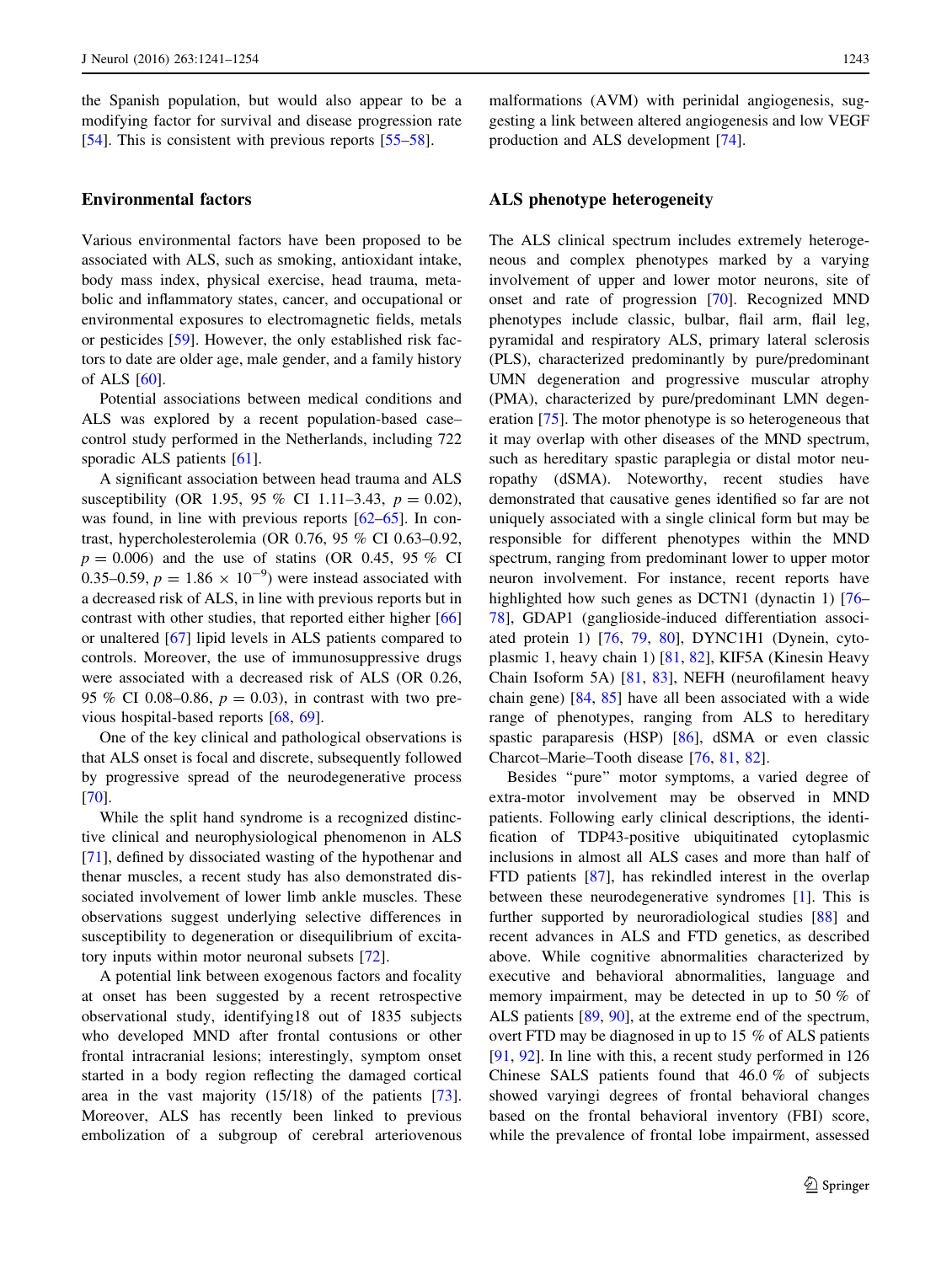with the frontal assessment battery (FAB), was as high as 32.5 %, with ''lexical fluency deficit'' being the highest affected domain (30.7 %) [\[93](#page-10-0)]. Impaired language, and more specifically significant difficulty with action verb associativity judgments in ALS has also been confirmed by a more recent study [\[94](#page-10-0)]. Executive dysfunction may also predict social cognition impairment, which refers to the capability of encoding and decoding socially salient information, such as the emotions and intentions of others [\[95](#page-10-0)]. Since these processes are considered to be supported by a frontostriatal network, these data further support a cognitive continuum between ALS and FTD [[96,](#page-10-0) [97](#page-10-0)]. Importantly, it has also been recently shown that cognitive and behavioural status is a major predictor of caregiver burden [\[98](#page-10-0)].

Besides cognitive impairment, concomitant sensory nervous system involvement has also been previously independently reported in ALS [[99\]](#page-10-0). Interestingly, a recent report has suggested that patients with spinal-onset but not those with bulbar-onset ALS have a concomitant distal small-fibre neuropathy [\[100](#page-10-0)]. This finding is in keeping with previous reports [[101\]](#page-10-0) and may also be viewed in light of the recently proposed focal-spreading model of neurodegeneration in ALS [[102,](#page-10-0) [103\]](#page-10-0).

## Prognosis

ALS phenotypic heterogeneity is reflected in the variability of ALS prognosis: although approx. one half of patients die within 30 months of symptom onset,  $\sim$  20 % of patients survive between 5 and 10 years [[104\]](#page-10-0). The identification of the key prognostic factors is therefore important for appropriate timing of medical interventions and stratification in clinical trials.

Notably, a simple prognostic algorithm was recently proposed. Employing a multivariate model, the negative prognostic indicators included in the model were: bulbar and respiratory site of disease onset, executive dysfunction, and ALSFRS-R slope prior to first evaluation [[105](#page-11-0)]. These results are in keeping with previous reports [[104,](#page-10-0) [106–110](#page-11-0)], but unlike in these previous studies, older age of onset and female gender were not confirmed as predictors of poor prognosis [\[111](#page-11-0), [112](#page-11-0)].

The prognostic factors for the rate of functional decline of patients with ALS, as assessed with the revised ALS Functional Rating Scale (ALSFRS-R), were recently systematically reviewed [\[113](#page-11-0)]. The quality of evidence for the prognostic value of age at onset, site of onset, time from symptom onset to diagnosis, and ALSFRS-R baseline score was graded as ''low'', moreover, the prognostic value of initial rate of disease progression, age at diagnosis, forced vital capacity (FVC), presence of FTD, body mass index (BMI), was graded as 'very low', mainly due to the limited numbers and the methodological quality of the selected studies. However, most of the prognostic factors for survival previously described also have prognostic value for functional decline, strengthening the relevance of the identified factor [\[104](#page-10-0)].

Although it has previously been shown that higher BMI values may slow ALS disease progression, faster decline in ALSFRS-R scores has been reported for patients with a  $BMI > 30$  [\[114–117\]](#page-11-0). Since cognitive deficits are considered a negative prognostic factor for ALS, [[109](#page-11-0), [110](#page-11-0)] the finding of higher BMI values in ALS-FTD patients may provide a potential explanation for this apparent paradox [\[118\]](#page-11-0).

Markers related to oxidative stress have also been recently implicated as prognostic factors in ALS: a recent study showed that patients with a lower activity of NADPH oxidase 2 (NOX2), the main reactive oxygen species-producing enzyme, may have a significant increase in survival, [\[119](#page-11-0)] while a recent meta-analysis has demonstrated lower levels of uric acid, one of the most important antioxidants in the blood, in ALS patients compared to controls [\[120\]](#page-11-0).

Potential associations between co-medications and survival in ALS have also been recently explored: the use of proton pump inhibitors has been negatively correlated with survival (HR 1.34, 95 % CI 1.04–1.73), while centrally acting muscle relaxants showed a positive association (HR 0.56, 95 % CI 0.39–0.81) [[121\]](#page-11-0), the latter remaining significant after multiple testing correction and potentially explained by an indication bias representing the better prognosis of the upper motor neuron predominant disease variant [[122,](#page-11-0) [123](#page-11-0)].

## Diagnostic challenges

The diagnosis of ALS is clinical and has been categorized by the El Escorial criteria into various levels of certainty depending on the presence and progressive spread of UMN and LMN signs [\[124](#page-11-0)]. Clinical examination, including the careful search for signs of UMN and LMN involvement [\[125](#page-11-0)], therefore remains the cornerstone of ALS diagnosis. Moreover, it has recently been suggested that the evaluation of primitive reflexes may also be useful as a simple screening tool for cognitive impairment in ALS [\[126](#page-11-0)]. Needle examination, may be extremely useful for the identification of LMN loss and has been incorporated into the revised El Escorial criteria [[124\]](#page-11-0). Although ALS diagnosis is generally fairly simple [[127\]](#page-11-0), the false positive rate has been estimated to be as high as eight to 10 %; [\[128](#page-11-0)], while the false-negative rate approaches 45  $\%$  [[129,](#page-11-0) [130](#page-11-0)]. Several disorders, often referred to as ALS mimic syndromes, may primarily affect the motor system, simulating ALS. These include Sandhoff disease, adult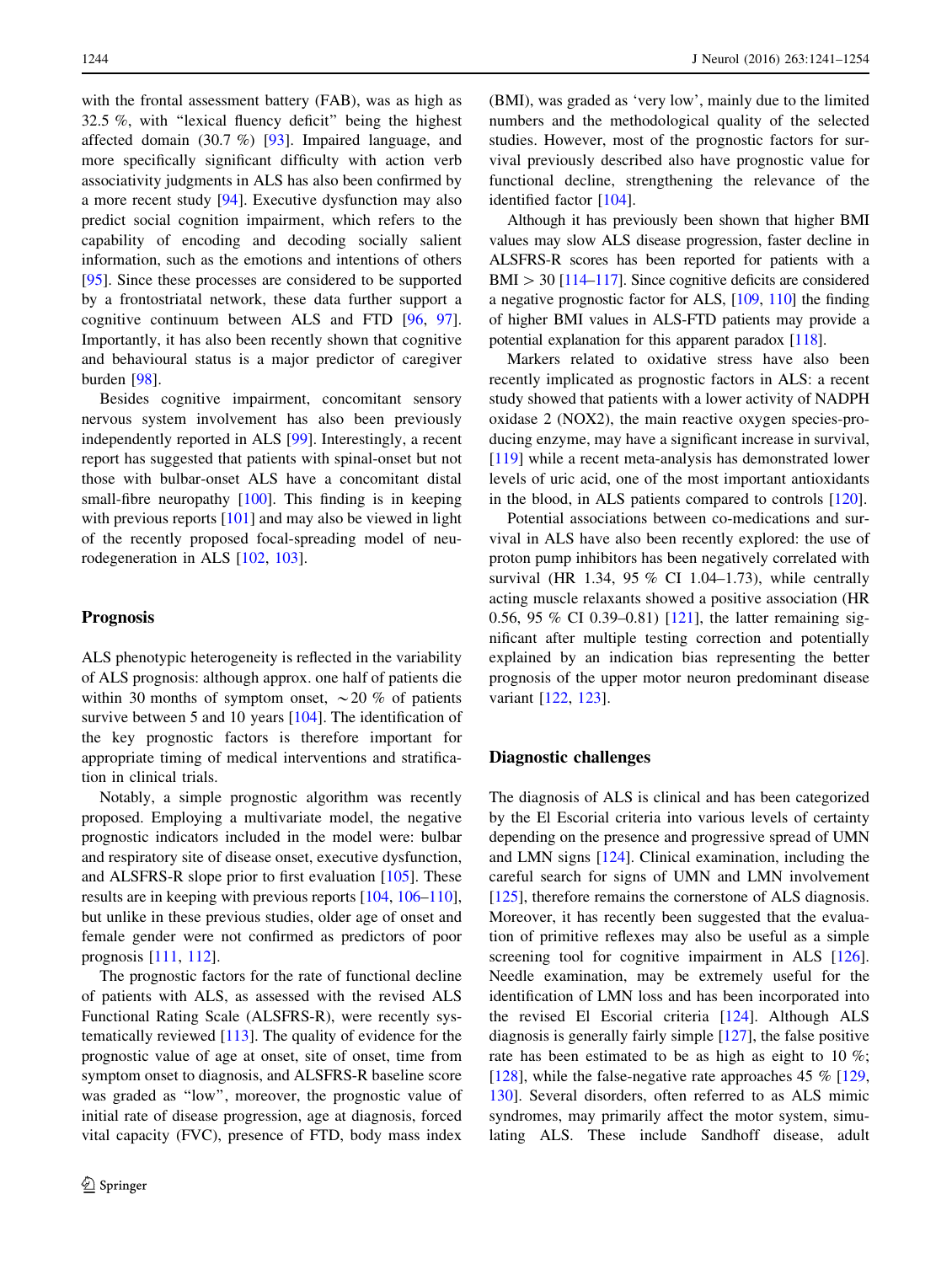polyglucosan body disease and Hirayama disease, as highlighted by recent reports [\[131–133](#page-11-0)]. In selected cases motor nerve biopsy may be useful for an early differential diagnosis of patients presenting with atypical LMN syndrome [[134,](#page-11-0) [135\]](#page-11-0). Most importantly, differentiation between MND, in particular progressive muscular atrophy (PMA), and multifocal motor neuropathy (MMN) may be extremely challenging. Although MMN has distinctive neurophysiological features and is often associated with anti-GM1 antibodies [[136,](#page-12-0) [137\]](#page-12-0), a recent large case–control study showed that both PMA and MMN, but not ALS and PLS, are associated with IgM monoclonal gammopathy (8 and 7 %, respectively), suggesting that a subset of patients presenting with PMA share pathogenic mechanisms with MMN [\[138](#page-12-0)]. Within this context, nerve ultrasound may provide an additional diagnostic tool, since the ultrasonic finding of focal or multifocal nerve enlargement may strengthen the diagnosis of MMN since is generally not found in ALS [\[139](#page-12-0)].

### Advances in neuroimaging

The past few years have seen improvements in anatomical and functional neuroimaging techniques, opening up exciting opportunities to investigate new aspects of the central nervous system structure and function in ALS patients [[140\]](#page-12-0). Efforts are currently directed to phenotypic characterization, identification of brain changes related to clinical outcomes and assessment of their prognostic value.

There are increasing reports of different patterns of grey (GM) and white matter (WM) loss in specific groups of ALS patients [[141\]](#page-12-0). Recent investigations confirm a role for corticospinal tract (CST) metrics in discriminating aggressive forms of ALS from more slowly progressing cases [[142–144\]](#page-12-0). Greater changes along the CST has been observed in bulbar-onset ALS patients compared to limbonset ones [\[142](#page-12-0)]. Patients with faster clinical progression showed more severe cortical thinning of the left precentral gyrus and fractional anisotropy reduction of the CST relative to those with slower rate of progression [\[143](#page-12-0)]. A recent study employed Q-ball imaging (QBI), a new diffusion imaging technique which enables a better estimation of intersecting tracts damage than traditional diffusion tensor (DT) MRI, to investigate the extent of WM involvement in ALS [[144](#page-12-0)]. ALS patients showed decreased fiber density and volume, and increased tract length in the corpus callosum and CST relative to healthy controls [\[144](#page-12-0)]. In addition, damage to callosal fibers was strongly related to pyramidal impairment and clinical disability. All these findings suggest that an advanced MRI approach has the potential to improve our understanding of neural substrates of clinical impairment in the disease.

Few MRI longitudinal studies have been published on ALS, and the true potential of MRI as a marker for monitoring disease progression has yet to be defined [\[140](#page-12-0)]. Longitudinal analyses of small numbers of ALS patients have shown a decrease of cortical thickness in motor, temporal, and fronto-parietal cortices, as well as DT MRI changes in the CST, corpus callosum and frontal regions [\[141](#page-12-0)]. A recent study investigating cortical thickness changes over time in different ALS phenotypes found a significant decline of cortical thickness in frontal, temporal, and parietal regions over time [[145\]](#page-12-0). Effects were independent of the clinical subtype, with exception of the precentral gyrus: the LMN ALS variants demonstrated the highest rates of cortical thinning in the precentral gyrus, the UMN-dominant subjects exhibited intermediate rates of atrophy, and the classical ALS patients exhibited no such change. Atrophy of the precentral gyrus in classical ALS indicates a floor effect at the first assessment, resulting in a lack of further atrophy over time [[145\]](#page-12-0). These findings indicate that, while a severe precentral cortical loss is an early sign of classical ALS, atrophy spreads to extra-motor regions over time independently of the phenotypic presentation [\[145](#page-12-0)]. Future studies should investigate whether a thinning of the precentral gyrus in LMN ALS variants precedes the transition to classical ALS. A probabilistic fiber tractography study estimated structural connectivity changes after 3 months in patients with ALS [[146\]](#page-12-0). While CST damage did not worsen over time, DT MRI changes were observed in the occipito-temporal tract (linking visual and entorhinal, perirhinal or parahippocampal cortices) [\[146](#page-12-0)]. These findings suggest that motor network degeneration starts early (even pre-clinically) in the course of ALS, while extra-motor damage is likely to contribute to the progression of the disease [\[146](#page-12-0)].

#### Clinical management

Riluzole, an inhibitor of glutamate release has been established as the only and modestly effective disease modifying (neuroprotective) therapy for ALS, extending mean patient survival by 3–6 months [\[147–149](#page-12-0)]. Therefore, in the absence of a cure, the cornerstones of the management of patients with ALS are focused on symptom control. These treatments may not only alleviate symptoms but also maintain quality of life and improve survival, with greater benefit for patients managed in specialized, multidisciplinary ALS clinics [[150–155\]](#page-12-0). Symptomatic care in ALS includes a wide range of patient-tailored interventions addressing pain, emotional lability, anxiety and depression, sleep disturbances, constipation and including physiotherapy and adaptive aids. Prevalence of muscle cramps has been estimated to be as high as 44–55 % in ALS patients.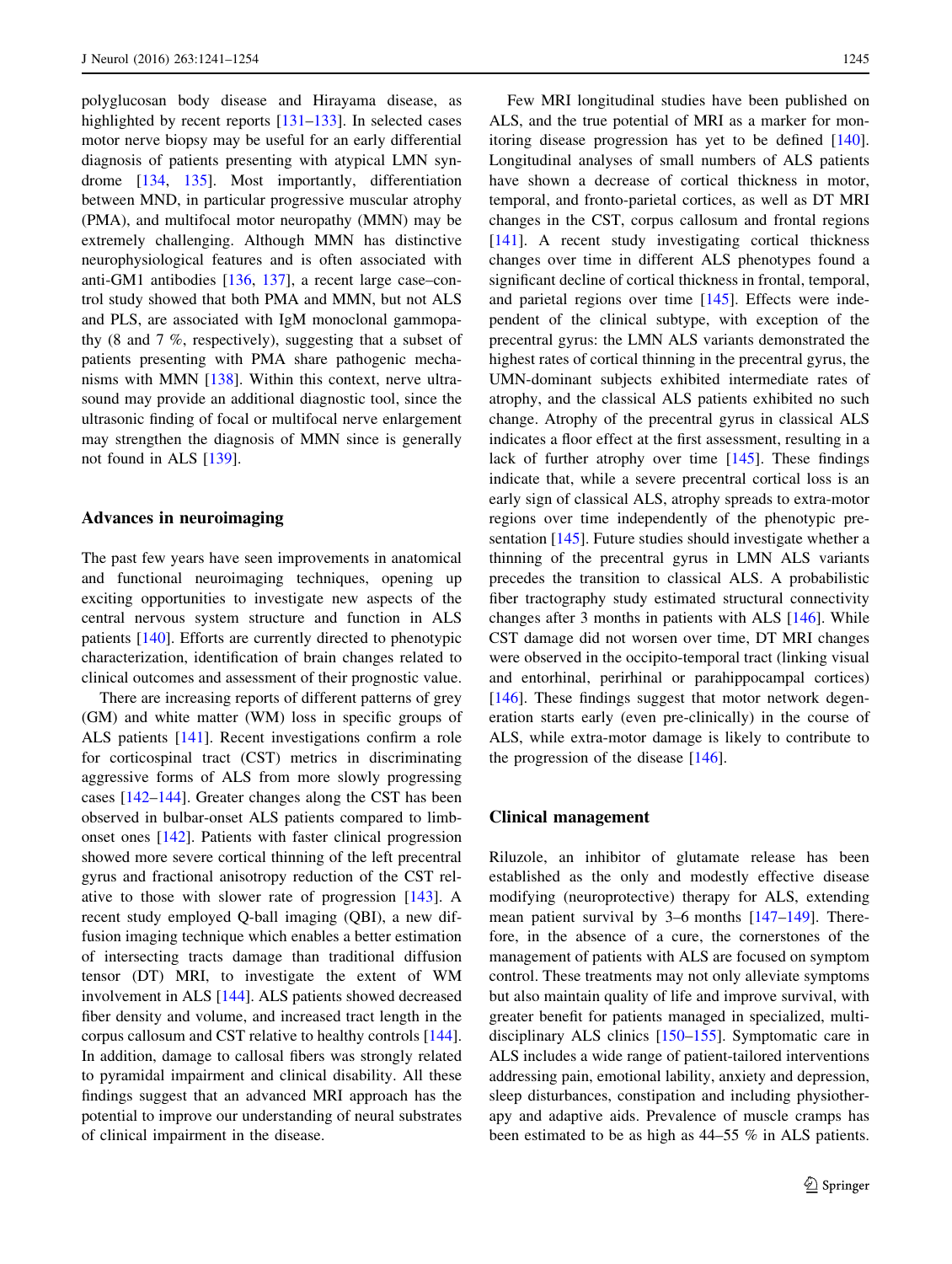As recently reviewed, therapeutic options include quinine sulfate, tetrahydrocannabinol, vitamin B-complex, diltiazem, natridrofuryl oxalate, mexiletine, carbamazepine and leveteracitam as well as non prescription approaches such as muscle stretching [\[156](#page-12-0)]. Interestingly, a small case series recently demonstrated that radiotherapy treatment of sialorrhea, which affects up to 25 % of patients [\[157](#page-12-0)], may be feasible, efficient and safe, even in patients requiring non-invasive ventilation [[158\]](#page-12-0).

Dysphagia and respiratory failure, which is the main cause of mortality for ALS patient, represent two crucial areas of symptomatic interventions for ALS patients.

Given that malnutrition is a negative prognostic factor [\[159](#page-12-0)] and aspiration pneumonia one of most feared causes of morbidity and mortality in ALS, current practice guidelines recommend gastrostomy feeding for patients with severe dysphagia [[152\]](#page-12-0). Importantly, a new scale for dysphagia in patients with progressive neuromuscular diseases, including MND, has recently been developed, potentially helping with a more precise evaluation and selection of ALS patients [\[160](#page-12-0)]. The two main methods of gastrostomy insertion are percutaneous endoscopic gastrostomy (PEG) and radiologically inserted gastrostomy (RIG), even when per-oral image-guided gastrostomy may also be possible. Even though it has been suggested that RIG may be safer than PEG, in particular in patients with respiratory failure  $[161, 162]$  $[161, 162]$  $[161, 162]$  $[161, 162]$ , there is to date little evidence to indicate which is the best method and what is the optimum timing for the procedure. Indeed, a recent prospective observational study showed that PEG was a safe procedure even in patients with low forced vital capacity (FVC) [\[163](#page-13-0)]. These results were further confirmed by another large prospective cohort study showing that the three methods seemed to be equally safe in relation to survival and procedural complications [[164\]](#page-13-0). However, both studies agree that PEG might be less beneficial when delayed. Further studies, and preferably randomized controlled trials are needed in order to gain better evidences for the nutritional management and gastrostomy in ALS patients.

Respiratory failure is not only the main mortality cause, but may also be the presenting symptom in patients with ALS, in this instance requiring careful differential diagnosis to exclude other neuromuscular and non-neuromuscular disorders [[165\]](#page-13-0). Recommended pulmonary tests are spirometry (including Supine FVC), polysomnography, arterial gas analysis and sniff nasal inspiratory pressure (SNIP), which has recently been shown to be a potential prognostic factor for tracheostomy or death from the early phase of disease [\[166](#page-13-0)]. While a recent open-label, randomized controlled trial has shown that addition of diaphragm pacing to standard care was associated with decreased survival in patients with ALS [\[167](#page-13-0)], non-invasive ventilation (NIV) has been shown to improve quality of life and survival in patients with ALS [[168\]](#page-13-0). In patients with substantial bulbar impairment efficacy of NIV may be more limited; however, a recent study has demonstrated objective sleep and nocturnal respiratory outcomes in both non-bulbar and bulbar patients [\[169](#page-13-0)]. Moreover, NIV has also been reported to significantly increase survival by 19 months in patients with ALS-bulbar onset [[170\]](#page-13-0). In more advanced states, invasive ventilation via tracheostomy is an option for prolongment of survival [\[171](#page-13-0)].

### Ethical issues in motor neuron disease

Being a relentlessly fatal disease with no curative therapy currently available, there are many ethical issues in ALS care, from the diagnosis to the latest stages of disease, as recently reviewed [\[172](#page-13-0)]. End-of-life discussions, including gastrostomy, NIV and invasive mechanical ventilation are often delayed, potentially leading to unplanned crisis interventions [\[173\]](#page-13-0). Although there is no consensus on timing, it is suggested that options for respiratory support and end-of-life issues be discussed if the patient displays symptoms of hypoventilation [\[174](#page-13-0)]. Despite the fact that many health-care providers and physicians may find it difficult and stressful [[175,](#page-13-0) [176](#page-13-0)], ALS patients generally welcome the opportunity to discuss end-of-life issues with their physician [[177,](#page-13-0) [178\]](#page-13-0). A recent study demonstrated that caregivers and the general public significantly underestimate the QoL of ALS patients and over estimate the patients' rate of depression. Moreover, the desire to shorten life was significantly lower in ALS patients compared to what healthy subjects thought the patient would wish, emphasizing the need for unbiased patient perspectives in order to secure patient-centred decision making, even if the potential executive and behavioural impairments raises further inevitable questions [\[179](#page-13-0)]. A low desire to hasten death and a positive attitude towards life-sustaining treatments were confirmed by another recent study. Of those with an undecided or negative attitude, 10 % changed their attitudes towards life-sustaining treatments during the following year. The same study reported that QoL, depression and social support were not predictors of vital decisions, while the feeling of being a burden was a predictor of decisions against life-supporting treatments [\[180](#page-13-0)]. No association between depressive symptoms and euthanasia or physician-assisted suicide (EAS) was reported by a recent prospective study performed in the Netherlands, where EAS has been estimated to be as high as 20 % [\[181](#page-13-0)]. Patients' perspectives concerning PEG and NIV were recently evaluated, showing that the decision-making process is complex, unpredictable and individual, comprising patient-centric factors and external factors, including the roles played by healthcare professionals, family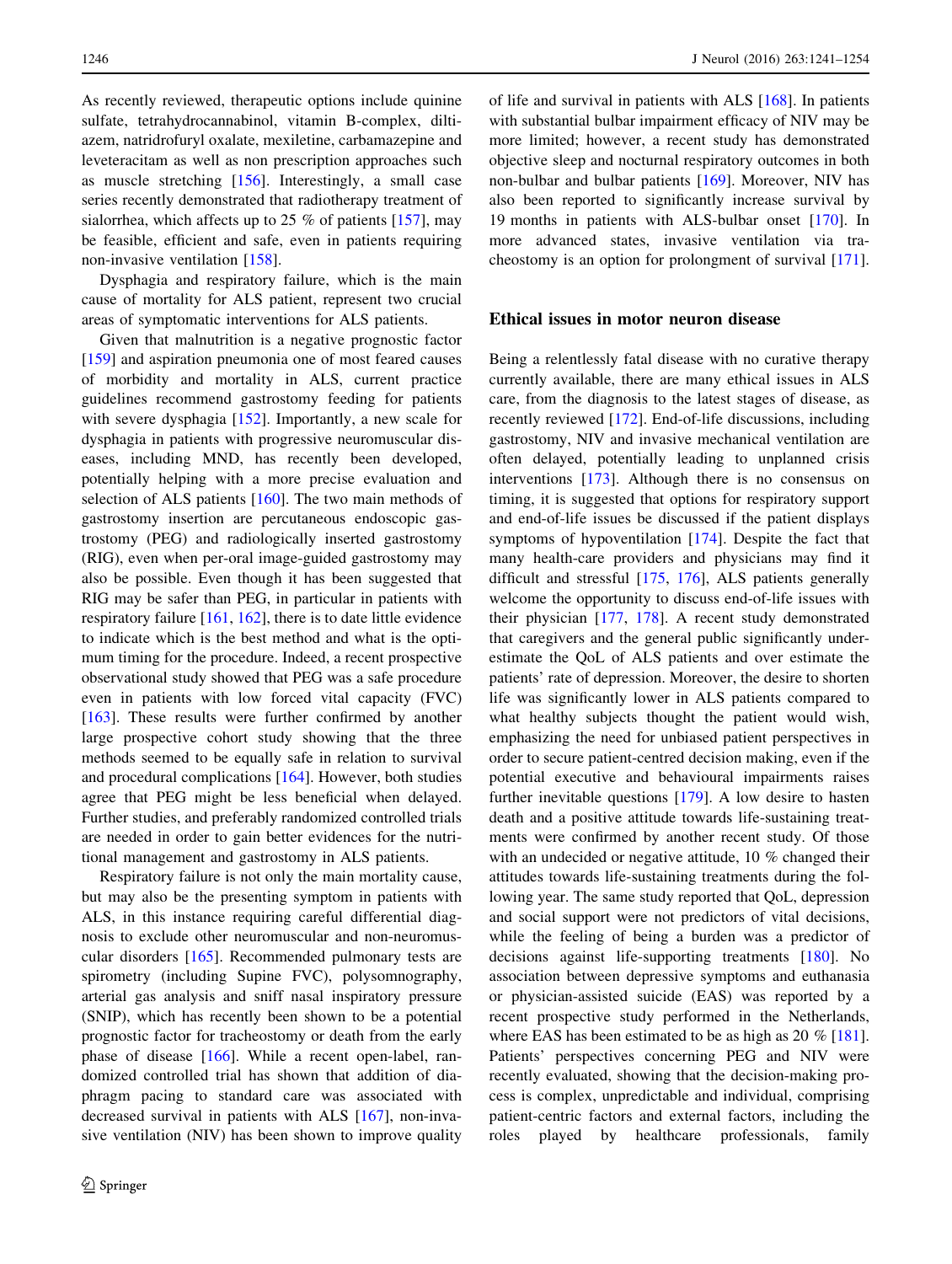<span id="page-6-0"></span>information provided and concepts of timing of interventions [\[182](#page-13-0)].

Notably, the recent awareness of potential executive and behavioural impairments in ALS patients represents a further ethical open question, emphasizing the need to develop new methods of neuropsychological assessment suitable to the more advanced stages of disease [\[179](#page-13-0), [183](#page-13-0)].

## **Conclusions**

ALS remains a relentlessly progressive and fatal disease and the only approved disease-modifying drug has a modest effect in slowing disease progression. Symptomatic and palliative care, provided in a multidisciplinarycontext, still remains the cornstone of ALS management [\[148](#page-12-0)]. However, significant progress has been accomplished in the identification of new genetic factors underlying this disease. Although currently known ALS-related genes still explain a minority of cases, they have helped to unravel the molecular mechanisms of motorneuron degeneration and to identify converging pathways underlying ALS pathogenesis, such as disturbed RNA metabolism or pathological protein aggregation, giving new hope for the development of novel diagnostic and therapeutic approaches.

Acknowledgments AriSLA, Italian Research Foundation for ALS (Ex Alta) to A.Q. This study was partially supported by a grant from the Italian Ministry of Health (#RF-2010-2313220) to M.F.

#### Compliance with ethical standards

#### Conflicts of interest None.

Open Access This article is distributed under the terms of the Creative Commons Attribution 4.0 International License ([http://crea](http://creativecommons.org/licenses/by/4.0/) [tivecommons.org/licenses/by/4.0/\)](http://creativecommons.org/licenses/by/4.0/), which permits unrestricted use, distribution, and reproduction in any medium, provided you give appropriate credit to the original author(s) and the source, provide a link to the Creative Commons license, and indicate if changes were made.

### **References**

- 1. Kiernan MC, Vucic S, Cheah BC, Turner MR, Eisen A, Hardiman O, Burrell JR, Zoing MC (2011) Amyotrophic lateral sclerosis. Lancet 377(9769):942–955. doi:[10.1016/S0140-](http://dx.doi.org/10.1016/S0140-6736(10)61156-7) [6736\(10\)61156-7](http://dx.doi.org/10.1016/S0140-6736(10)61156-7)
- 2. Turner MR, Hardiman O, Benatar M, Brooks BR, Chio A, de Carvalho M, Ince PG, Lin C, Miller RG, Mitsumoto H, Nicholson G, Ravits J, Shaw PJ, Swash M, Talbot K, Traynor BJ, Van den Berg LH, Veldink JH, Vucic S, Kiernan MC (2013) Controversies and priorities in amyotrophic lateral sclerosis. Lancet Neurol 12(3):310–322. doi[:10.1016/S1474-4422\(13\)70036-X](http://dx.doi.org/10.1016/S1474-4422(13)70036-X)
- 3. Vucic S, Rothstein JD, Kiernan MC (2014) Advances in treating amyotrophic lateral sclerosis: insights from pathophysiological

studies. Trends Neurosci 37(8):433–442. doi[:10.1016/j.tins.](http://dx.doi.org/10.1016/j.tins.2014.05.006) [2014.05.006](http://dx.doi.org/10.1016/j.tins.2014.05.006)

- 4. Al-Chalabi A, Hardiman O (2013) The epidemiology of ALS: a conspiracy of genes, environment and time. Nat Rev Neurol 9(11):617–628. doi[:10.1038/nrneurol.2013.203](http://dx.doi.org/10.1038/nrneurol.2013.203)
- 5. Armon C (2003) An evidence-based medicine approach to the evaluation of the role of exogenous risk factors in sporadic amyotrophic lateral sclerosis. Neuroepidemiology 22(4):217–228. doi:[10.1159/000070562](http://dx.doi.org/10.1159/000070562)
- 6. Renton AE, Chio A, Traynor BJ (2014) State of play in amyotrophic lateral sclerosis genetics. Nat Neurosci 17(1):17–23. doi:[10.1038/nn.3584](http://dx.doi.org/10.1038/nn.3584)
- 7. Marangi G, Traynor BJ (2015) Genetic causes of amyotrophic lateral sclerosis: new genetic analysis methodologies entailing new opportunities and challenges. Brain Res 1607:75–93. doi:[10.1016/j.brainres.2014.10.009](http://dx.doi.org/10.1016/j.brainres.2014.10.009)
- 8. Rosen DR, Siddique T, Patterson D, Figlewicz DA, Sapp P, Hentati A, Donaldson D, Goto J, O'Regan JP, Deng HX et al (1993) Mutations in Cu/Zn superoxide dismutase gene are associated with familial amyotrophic lateral sclerosis. Nature 362(6415):59–62. doi:[10.1038/362059a0](http://dx.doi.org/10.1038/362059a0)
- 9. Iguchi Y, Katsuno M, Ikenaka K, Ishigaki S, Sobue G (2013) Amyotrophic lateral sclerosis: an update on recent genetic insights. J Neurol 260(11):2917–2927. doi:[10.1007/s00415-013-](http://dx.doi.org/10.1007/s00415-013-7112-y) [7112-y](http://dx.doi.org/10.1007/s00415-013-7112-y)
- 10. Sreedharan J, Blair IP, Tripathi VB, Hu X, Vance C, Rogelj B, Ackerley S, Durnall JC, Williams KL, Buratti E, Baralle F, de Belleroche J, Mitchell JD, Leigh PN, Al-Chalabi A, Miller CC, Nicholson G, Shaw CE (2008) TDP-43 mutations in familial and sporadic amyotrophic lateral sclerosis. Science 319(5870):1668–1672. doi:[10.1126/science.1154584](http://dx.doi.org/10.1126/science.1154584)
- 11. Chen Y, Li S, Su L, Sheng J, Lv W, Chen G, Xu Z (2015) Association of progranulin polymorphism rs5848 with neurodegenerative diseases: a meta-analysis. J Neurol 262(4):814–822. doi[:10.1007/s00415-014-7630-2](http://dx.doi.org/10.1007/s00415-014-7630-2)
- 12. Floris G, Borghero G, Cannas A, Di Stefano F, Murru MR, Corongiu D, Cuccu S, Tranquilli S, Cherchi MV, Serra A, Loi G, Marrosu MG, Chio A, Marrosu F (2015) Clinical phenotypes and radiological findings in frontotemporal dementia related to TARDBP mutations. J Neurol 262(2):375–384. doi[:10.1007/](http://dx.doi.org/10.1007/s00415-014-7575-5) [s00415-014-7575-5](http://dx.doi.org/10.1007/s00415-014-7575-5)
- 13. Tarlarini C, Lunetta C, Mosca L, Avemaria F, Riva N, Mantero V, Maestri E, Quattrini A, Corbo M, Melazzini MG, Penco S (2015) Novel FUS mutations identified through molecular screening in a large cohort of familial and sporadic amyotrophic lateral sclerosis. Eur J Neurol. doi:[10.1111/ene.12772](http://dx.doi.org/10.1111/ene.12772)
- 14. Kwiatkowski TJ Jr, Bosco DA, Leclerc AL, Tamrazian E, Vanderburg CR, Russ C, Davis A, Gilchrist J, Kasarskis EJ, Munsat T, Valdmanis P, Rouleau GA, Hosler BA, Cortelli P, de Jong PJ, Yoshinaga Y, Haines JL, Pericak-Vance MA, Yan J, Ticozzi N, Siddique T, McKenna-Yasek D, Sapp PC, Horvitz HR, Landers JE, Brown RH Jr (2009) Mutations in the FUS/TLS gene on chromosome 16 cause familial amyotrophic lateral sclerosis. Science 323(5918):1205–1208. doi[:10.1126/science.](http://dx.doi.org/10.1126/science.1166066) [1166066](http://dx.doi.org/10.1126/science.1166066)
- 15. Vance C, Rogelj B, Hortobagyi T, De Vos KJ, Nishimura AL, Sreedharan J, Hu X, Smith B, Ruddy D, Wright P, Ganesalingam J, Williams KL, Tripathi V, Al-Saraj S, Al-Chalabi A, Leigh PN, Blair IP, Nicholson G, de Belleroche J, Gallo JM, Miller CC, Shaw CE (2009) Mutations in FUS, an RNA processing protein, cause familial amyotrophic lateral sclerosis type 6. Science 323(5918):1208–1211. doi:[10.1126/science.1165942](http://dx.doi.org/10.1126/science.1165942)
- 16. Senderek J, Garvey SM, Krieger M, Guergueltcheva V, Urtizberea A, Roos A, Elbracht M, Stendel C, Tournev I, Mihailova V, Feit H, Tramonte J, Hedera P, Crooks K, Bergmann C, Rudnik-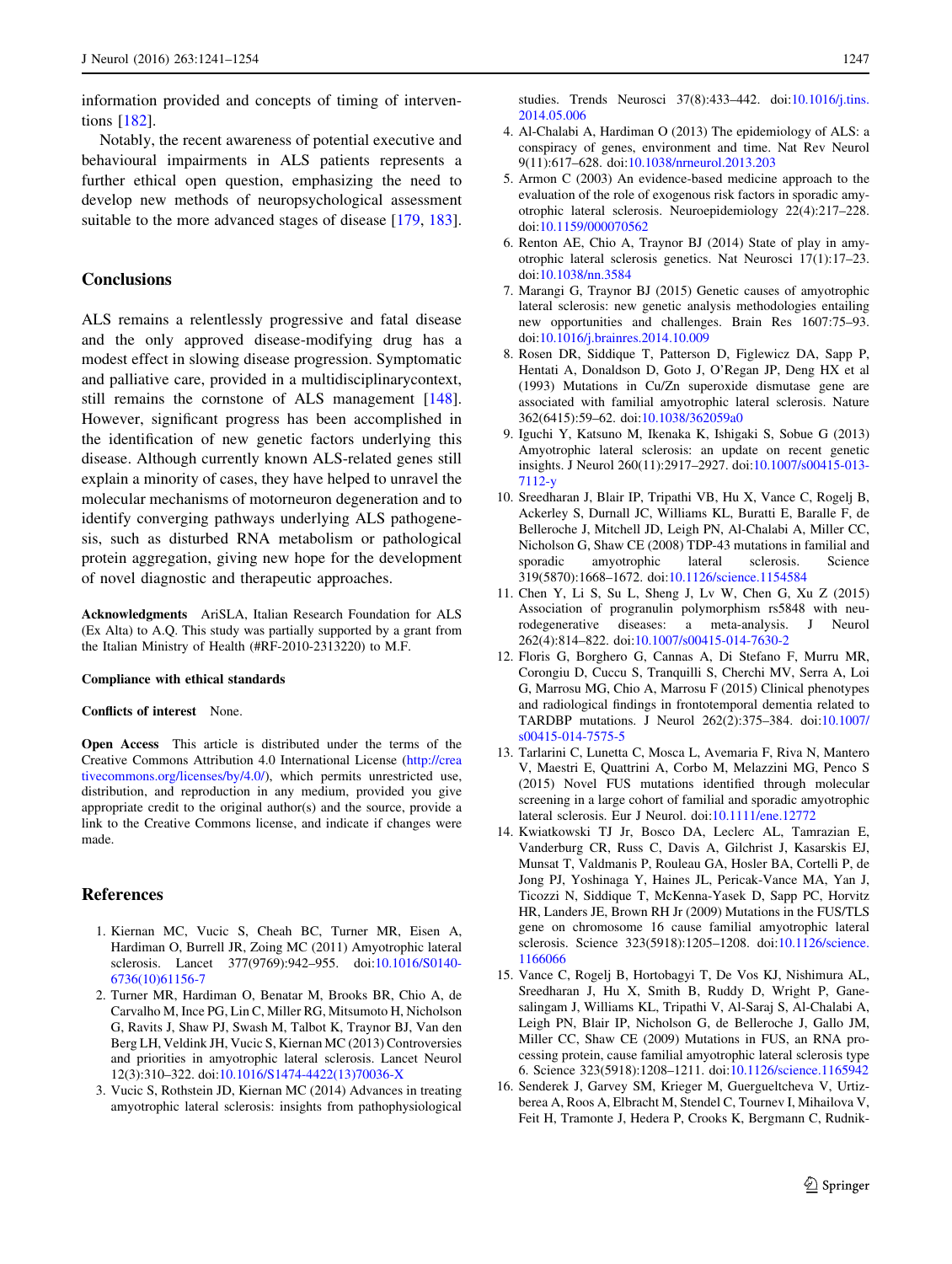<span id="page-7-0"></span>Schoneborn S, Zerres K, Lochmuller H, Seboun E, Weis J, Beckmann JS, Hauser MA, Jackson CE (2009) Autosomal-dominant distal myopathy associated with a recurrent missense mutation in the gene encoding the nuclear matrix protein, matrin 3. Am J Hum Genet 84(4):511–518. doi:[10.1016/j.ajhg.2009.03.006](http://dx.doi.org/10.1016/j.ajhg.2009.03.006)

- 17. Johnson JO, Pioro EP, Boehringer A, Chia R, Feit H, Renton AE, Pliner HA, Abramzon Y, Marangi G, Winborn BJ, Gibbs JR, Nalls MA, Morgan S, Shoai M, Hardy J, Pittman A, Orrell RW, Malaspina A, Sidle KC, Fratta P, Harms MB, Baloh RH, Pestronk A, Weihl CC, Rogaeva E, Zinman L, Drory VE, Borghero G, Mora G, Calvo A, Rothstein JD, Consortium I, Drepper C, Sendtner M, Singleton AB, Taylor JP, Cookson MR, Restagno G, Sabatelli M, Bowser R, Chio A, Traynor BJ (2014) Mutations in the Matrin 3 gene cause familial amyotrophic lateral sclerosis. Nat Neurosci 17(5):664–666. doi:[10.1038/nn.](http://dx.doi.org/10.1038/nn.3688) [3688](http://dx.doi.org/10.1038/nn.3688)
- 18. Renton AE, Majounie E, Waite A, Simon-Sanchez J, Rollinson S, Gibbs JR, Schymick JC, Laaksovirta H, van Swieten JC, Myllykangas L, Kalimo H, Paetau A, Abramzon Y, Remes AM, Kaganovich A, Scholz SW, Duckworth J, Ding J, Harmer DW, Hernandez DG, Johnson JO, Mok K, Ryten M, Trabzuni D, Guerreiro RJ, Orrell RW, Neal J, Murray A, Pearson J, Jansen IE, Sondervan D, Seelaar H, Blake D, Young K, Halliwell N, Callister JB, Toulson G, Richardson A, Gerhard A, Snowden J, Mann D, Neary D, Nalls MA, Peuralinna T, Jansson L, Isoviita VM, Kaivorinne AL, Holtta-Vuori M, Ikonen E, Sulkava R, Benatar M, Wuu J, Chio A, Restagno G, Borghero G, Sabatelli M, Consortium I, Heckerman D, Rogaeva E, Zinman L, Rothstein JD, Sendtner M, Drepper C, Eichler EE, Alkan C, Abdullaev Z, Pack SD, Dutra A, Pak E, Hardy J, Singleton A, Williams NM, Heutink P, Pickering-Brown S, Morris HR, Tienari PJ, Traynor BJ (2011) A hexanucleotide repeat expansion in C9ORF72 is the cause of chromosome 9p21-linked ALS-FTD. Neuron 72(2):257–268. doi:[10.1016/j.neuron.2011.09.010](http://dx.doi.org/10.1016/j.neuron.2011.09.010)
- 19. DeJesus-Hernandez M, Mackenzie IR, Boeve BF, Boxer AL, Baker M, Rutherford NJ, Nicholson AM, Finch NA, Flynn H, Adamson J, Kouri N, Wojtas A, Sengdy P, Hsiung GY, Karydas A, Seeley WW, Josephs KA, Coppola G, Geschwind DH, Wszolek ZK, Feldman H, Knopman DS, Petersen RC, Miller BL, Dickson DW, Boylan KB, Graff-Radford NR, Rademakers R (2011) Expanded GGGGCC hexanucleotide repeat in noncoding region of C9ORF72 causes chromosome 9p-linked FTD and ALS. Neuron 72(2):245–256. doi[:10.1016/j.neuron.2011.09.](http://dx.doi.org/10.1016/j.neuron.2011.09.011) [011](http://dx.doi.org/10.1016/j.neuron.2011.09.011)
- 20. Majounie E, Renton AE, Mok K, Dopper EG, Waite A, Rollinson S, Chio A, Restagno G, Nicolaou N, Simon-Sanchez J, van Swieten JC, Abramzon Y, Johnson JO, Sendtner M, Pamphlett R, Orrell RW, Mead S, Sidle KC, Houlden H, Rohrer JD, Morrison KE, Pall H, Talbot K, Ansorge O, Chromosome ALSFTDC, French research network on FFA, Consortium I, Hernandez DG, Arepalli S, Sabatelli M, Mora G, Corbo M, Giannini F, Calvo A, Englund E, Borghero G, Floris GL, Remes AM, Laaksovirta H, McCluskey L, Trojanowski JQ, Van Deerlin VM, Schellenberg GD, Nalls MA, Drory VE, Lu CS, Yeh TH, Ishiura H, Takahashi Y, Tsuji S, Le Ber I, Brice A, Drepper C, Williams N, Kirby J, Shaw P, Hardy J, Tienari PJ, Heutink P, Morris HR, Pickering-Brown S, Traynor BJ (2012) Frequency of the C9orf72 hexanucleotide repeat expansion in patients with amyotrophic lateral sclerosis and frontotemporal dementia: a cross-sectional study. Lancet Neurol 11(4):323–330. doi:[10.1016/S1474-4422\(12\)70043-1](http://dx.doi.org/10.1016/S1474-4422(12)70043-1)
- 21. Rohrer JD, Isaacs AM, Mizielinska S, Mead S, Lashley T, Wray S, Sidle K, Fratta P, Orrell RW, Hardy J, Holton J, Revesz T, Rossor MN, Warren JD (2015) C9orf72 expansions in frontotemporal dementia and amyotrophic lateral sclerosis. Lancet Neurol 14(3):291–301. doi[:10.1016/S1474-4422\(14\)70233-9](http://dx.doi.org/10.1016/S1474-4422(14)70233-9)
- 22. Schottlaender LV, Polke JM, Ling H, MacDoanld ND, Tucci A, Nanji T, Pittman A, de Silva R, Holton JL, Revesz T, Sweeney MG, Singleton AB, Lees AJ, Bhatia KP, Houlden H (2015) The analysis of C9orf72 repeat expansions in a large series of clinically and pathologically diagnosed cases with atypical parkinsonism. Neurobiol Aging 36(2):1221, e1221–e1226. doi:[10.](http://dx.doi.org/10.1016/j.neurobiolaging.2014.08.024) [1016/j.neurobiolaging.2014.08.024](http://dx.doi.org/10.1016/j.neurobiolaging.2014.08.024)
- 23. Cannas A, Solla P, Borghero G, Floris GL, Chio A, Mascia MM, Modugno N, Muroni A, Orofino G, Di Stefano F, Calvo A, Moglia C, Restagno G, Meloni M, Farris R, Ciaccio D, Puddu R, Vacca MI, Melis R, Murru MR, Tranquilli S, Corongiu D, Rolesu M, Cuccu S, Marrosu MG, Marrosu F (2015) C9ORF72 intermediate repeat expansion in patients affected by atypical parkinsonian syndromes or Parkinson's disease complicated by psychosis or dementia in a Sardinian population. J Neurol. doi:[10.1007/s00415-015-7873-6](http://dx.doi.org/10.1007/s00415-015-7873-6)
- 24. Daoud H, Noreau A, Rochefort D, Paquin-Lanthier G, Gauthier MT, Provencher P, Pourcher E, Dupre N, Chouinard S, Jodoin N, Soland V, Fon EA, Dion PA, Rouleau GA (2013) Investigation of C9orf72 repeat expansions in Parkinson's disease. Neurobiol Aging 34(6):1710, e1717–e1719. doi:[10.1016/j.neu](http://dx.doi.org/10.1016/j.neurobiolaging.2012.11.025) [robiolaging.2012.11.025](http://dx.doi.org/10.1016/j.neurobiolaging.2012.11.025)
- 25. Nuytemans K, Bademci G, Kohli MM, Beecham GW, Wang L, Young JI, Nahab F, Martin ER, Gilbert JR, Benatar M, Haines JL, Scott WK, Zuchner S, Pericak-Vance MA, Vance JM (2013) C9ORF72 intermediate repeat copies are a significant risk factor for Parkinson disease. Ann Hum Genet 77(5):351–363. doi:[10.](http://dx.doi.org/10.1111/ahg.12033) [1111/ahg.12033](http://dx.doi.org/10.1111/ahg.12033)
- 26. Yeh TH, Lai SC, Weng YH, Kuo HC, Wu-Chou YH, Huang CL, Chen RS, Chang HC, Traynor B, Lu CS (2013) Screening for C9orf72 repeat expansions in parkinsonian syndromes. Neurobiol Aging 34(4):1311, e1313–e1314. doi[:10.1016/j.neurobiola](http://dx.doi.org/10.1016/j.neurobiolaging.2012.09.002) [ging.2012.09.002](http://dx.doi.org/10.1016/j.neurobiolaging.2012.09.002)
- 27. Kostic VS, Dobricic V, Stankovic I, Ralic V, Stefanova E (2014) C9orf72 expansion as a possible genetic cause of Huntington disease phenocopy syndrome. J Neurol 261(10):1917–1921. doi:[10.1007/s00415-014-7430-8](http://dx.doi.org/10.1007/s00415-014-7430-8)
- 28. Hensman Moss DJ, Poulter M, Beck J, Hehir J, Polke JM, Campbell T, Adamson G, Mudanohwo E, McColgan P, Haworth A, Wild EJ, Sweeney MG, Houlden H, Mead S, Tabrizi SJ (2014) C9orf72 expansions are the most common genetic cause of Huntington disease phenocopies. Neurology 82(4):292–299. doi:[10.1212/WNL.0000000000000061](http://dx.doi.org/10.1212/WNL.0000000000000061)
- 29. Koutsis G, Karadima G, Kartanou C, Kladi A, Panas M (2015) C9ORF72 hexanucleotide repeat expansions are a frequent cause of Huntington disease phenocopies in the Greek population. Neurobiology of aging 36(1):547, e513–e546. doi[:10.1016/](http://dx.doi.org/10.1016/j.neurobiolaging.2014.08.020) [j.neurobiolaging.2014.08.020](http://dx.doi.org/10.1016/j.neurobiolaging.2014.08.020)
- 30. Gendron TF, Belzil VV, Zhang YJ, Petrucelli L (2014) Mechanisms of toxicity in C9FTLD/ALS. Acta Neuropathol 127(3):359–376. doi[:10.1007/s00401-013-1237-z](http://dx.doi.org/10.1007/s00401-013-1237-z)
- 31. Mori K, Weng SM, Arzberger T, May S, Rentzsch K, Kremmer E, Schmid B, Kretzschmar HA, Cruts M, Van Broeckhoven C, Haass C, Edbauer D (2013) The C9orf72 GGGGCC repeat is translated into aggregating dipeptide-repeat proteins in FTLD/ ALS. Science 339(6125):1335–1338. doi[:10.1126/science.](http://dx.doi.org/10.1126/science.1232927) [1232927](http://dx.doi.org/10.1126/science.1232927)
- 32. Elden AC, Kim HJ, Hart MP, Chen-Plotkin AS, Johnson BS, Fang X, Armakola M, Geser F, Greene R, Lu MM, Padmanabhan A, Clay-Falcone D, McCluskey L, Elman L, Juhr D, Gruber PJ, Rub U, Auburger G, Trojanowski JQ, Lee VM, Van Deerlin VM, Bonini NM, Gitler AD (2010) Ataxin-2 intermediate-length polyglutamine expansions are associated with increased risk for ALS. Nature 466(7310):1069–1075. doi:[10.](http://dx.doi.org/10.1038/nature09320) [1038/nature09320](http://dx.doi.org/10.1038/nature09320)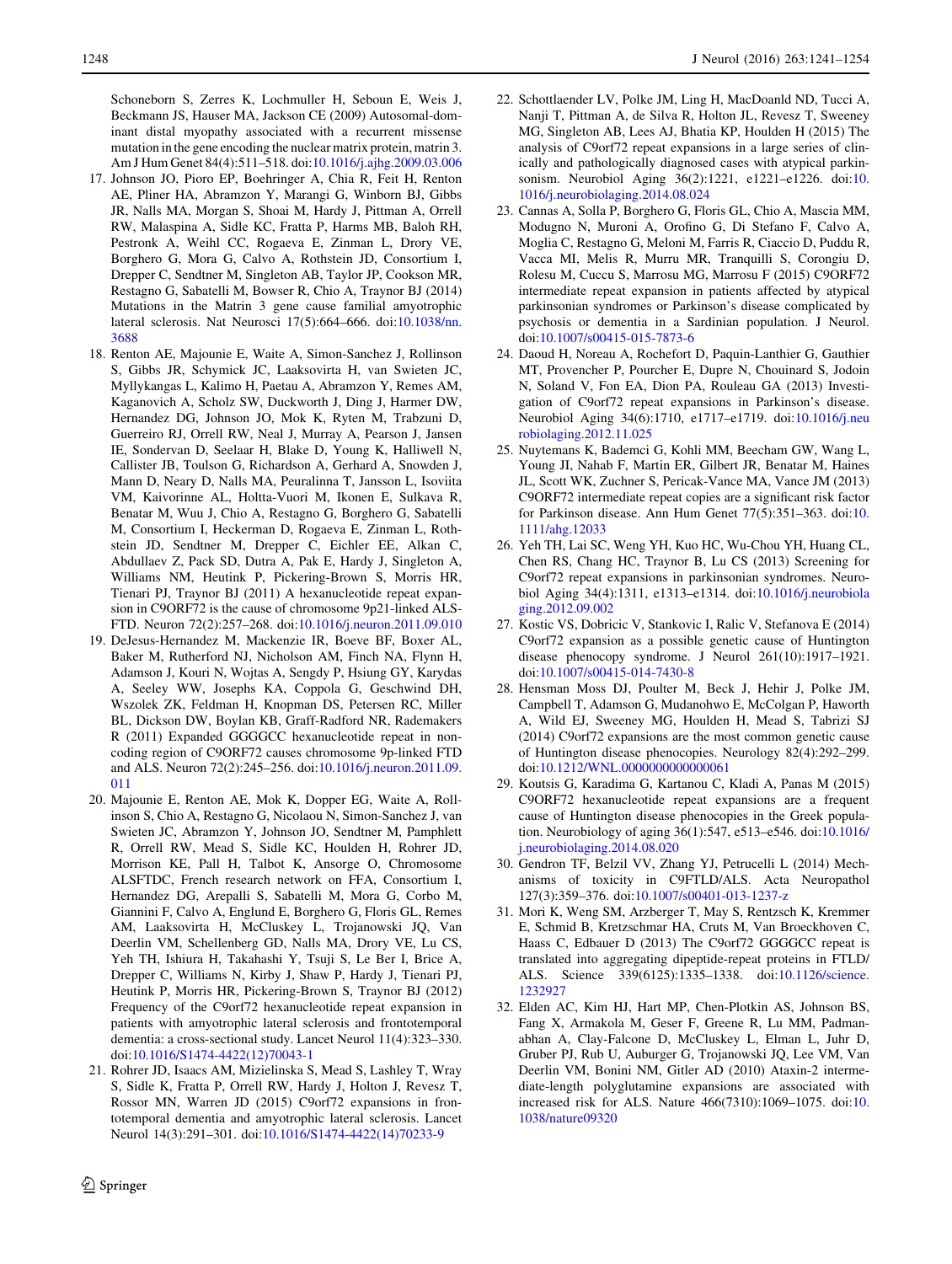- <span id="page-8-0"></span>33. Conforti FL, Spataro R, Sproviero W, Mazzei R, Cavalcanti F, Condino F, Simone IL, Logroscino G, Patitucci A, Magariello A, Muglia M, Rodolico C, Valentino P, Bono F, Colletti T, Monsurro MR, Gambardella A, La Bella V (2012) Ataxin-1 and ataxin-2 intermediate-length PolyQ expansions in amyotrophic lateral sclerosis. Neurology 79(24):2315–2320. doi[:10.1212/](http://dx.doi.org/10.1212/WNL.0b013e318278b618) [WNL.0b013e318278b618](http://dx.doi.org/10.1212/WNL.0b013e318278b618)
- 34. Lee T, Li YR, Chesi A, Hart MP, Ramos D, Jethava N, Hosangadi D, Epstein J, Hodges B, Bonini NM, Gitler AD (2011) Evaluating the prevalence of polyglutamine repeat expansions in amyotrophic lateral sclerosis. Neurology 76(24):2062–2065. doi:[10.1212/WNL.0b013e31821f4447](http://dx.doi.org/10.1212/WNL.0b013e31821f4447)
- 35. Spataro R, La Bella V (2014) A case of amyotrophic lateral sclerosis with intermediate ATXN-1 CAG repeat expansion in a large family with spinocerebellar ataxia type 1. J Neurol 261(7):1442–1443. doi:[10.1007/s00415-014-7400-1](http://dx.doi.org/10.1007/s00415-014-7400-1)
- 36. Freischmidt A, Wieland T, Richter B, Ruf W, Schaeffer V, Muller K, Marroquin N, Nordin F, Hubers A, Weydt P, Pinto S, Press R, Millecamps S, Molko N, Bernard E, Desnuelle C, Soriani MH, Dorst J, Graf E, Nordstrom U, Feiler MS, Putz S, Boeckers TM, Meyer T, Winkler AS, Winkelman J, de Carvalho M, Thal DR, Otto M, Brannstrom T, Volk AE, Kursula P, Danzer KM, Lichtner P, Dikic I, Meitinger T, Ludolph AC, Strom TM, Andersen PM, Weishaupt JH (2015) Haploinsufficiency of TBK1 causes familial ALS and fronto-temporal dementia. Nat Neurosci 18(5):631–636. doi:[10.1038/nn.4000](http://dx.doi.org/10.1038/nn.4000)
- 37. Pottier C, Bieniek KF, Finch N, van de Vorst M, Baker M, Perkersen R, Brown P, Ravenscroft T, van Blitterswijk M, Nicholson AM, DeTure M, Knopman DS, Josephs KA, Parisi JE, Petersen RC, Boylan KB, Boeve BF, Graff-Radford NR, Veltman JA, Gilissen C, Murray ME, Dickson DW, Rademakers R (2015) Whole-genome sequencing reveals important role for TBK1 and OPTN mutations in frontotemporal lobar degeneration without motor neuron disease. Acta Neuropathol 130(1):77–92. doi:[10.1007/s00401-015-1436-x](http://dx.doi.org/10.1007/s00401-015-1436-x)
- 38. Fecto F, Yan J, Vemula SP, Liu E, Yang Y, Chen W, Zheng JG, Shi Y, Siddique N, Arrat H, Donkervoort S, Ajroud-Driss S, Sufit RL, Heller SL, Deng HX, Siddique T (2011) SQSTM1 mutations in familial and sporadic amyotrophic lateral sclerosis. Arch Neurol 68(11):1440–1446. doi:[10.1001/archneurol.2011.250](http://dx.doi.org/10.1001/archneurol.2011.250)
- 39. Maruyama H, Morino H, Ito H, Izumi Y, Kato H, Watanabe Y, Kinoshita Y, Kamada M, Nodera H, Suzuki H, Komure O, Matsuura S, Kobatake K, Morimoto N, Abe K, Suzuki N, Aoki M, Kawata A, Hirai T, Kato T, Ogasawara K, Hirano A, Takumi T, Kusaka H, Hagiwara K, Kaji R, Kawakami H (2010) Mutations of optineurin in amyotrophic lateral sclerosis. Nature 465(7295):223–226. doi:[10.1038/nature08971](http://dx.doi.org/10.1038/nature08971)
- 40. Bannwarth S, Ait-El-Mkadem S, Chaussenot A, Genin EC, Lacas-Gervais S, Fragaki K, Berg-Alonso L, Kageyama Y, Serre V, Moore DG, Verschueren A, Rouzier C, Le Ber I, Auge G, Cochaud C, Lespinasse F, N'Guyen K, de Septenville A, Brice A, Yu-Wai-Man P, Sesaki H, Pouget J, Paquis-Flucklinger V (2014) A mitochondrial origin for frontotemporal dementia and amyotrophic lateral sclerosis through CHCHD10 involvement. Brain 137(Pt 8):2329–2345. doi[:10.1093/brain/awu138](http://dx.doi.org/10.1093/brain/awu138)
- 41. Dols-Icardo O, Nebot I, Gorostidi A, Ortega-Cubero S, Hernandez I, Rojas-Garcia R, Garcia-Redondo A, Povedano M, Llado A, Alvarez V, Sanchez-Juan P, Pardo J, Jerico I, Vazquez-Costa J, Sevilla T, Cardona F, Indakoechea B, Moreno F, Fernandez-Torron R, Munoz-Llahuna L, Moreno-Grau S, Rosende-Roca M, Vela A, Munoz-Blanco JL, Combarros O, Coto E, Alcolea D, Fortea J, Lleo A, Sanchez-Valle R, Esteban-Perez J, Ruiz A, Pastor P, Lopez De Munain A, Perez-Tur J, Clarimon J, Dementia Genetics Spanish C (2015) Analysis of the CHCHD10 gene in patients with frontotemporal dementia and amyotrophic lateral sclerosis from Spain. Brain. doi[:10.1093/brain/awv175](http://dx.doi.org/10.1093/brain/awv175)
- 42. Chio A, Mora G, Sabatelli M, Caponnetto C, Traynor BJ, Johnson JO, Nalls MA, Calvo A, Moglia C, Borghero G, Monsurro MR, La Bella V, Volanti P, Simone I, Salvi F, Logullo FO, Nilo R, Battistini S, Mandrioli J, Tanel R, Murru MR, Mandich P, Zollino M, Conforti FL, Consortium I, Brunetti M, Barberis M, Restagno G, Penco S, Lunetta C (2015) CHCH10 mutations in an Italian cohort of familial and sporadic amyotrophic lateral sclerosis patients. Neurobiol Aging 36(4):1767, e1763–e1766. doi[:10.1016/j.neurobiolaging.2015.](http://dx.doi.org/10.1016/j.neurobiolaging.2015.01.017) [01.017](http://dx.doi.org/10.1016/j.neurobiolaging.2015.01.017)
- 43. Johnson JO, Glynn SM, Gibbs JR, Nalls MA, Sabatelli M, Restagno G, Drory VE, Chio A, Rogaeva E, Traynor BJ (2014) Mutations in the CHCHD10 gene are a common cause of familial amyotrophic lateral sclerosis. Brain 137(Pt 12):e311. doi:[10.1093/brain/awu265](http://dx.doi.org/10.1093/brain/awu265)
- 44. Mattson MP, Gleichmann M, Cheng A (2008) Mitochondria in neuroplasticity and neurological disorders. Neuron 60(5):748–766. doi[:10.1016/j.neuron.2008.10.010](http://dx.doi.org/10.1016/j.neuron.2008.10.010)
- 45. Wu CH, Fallini C, Ticozzi N, Keagle PJ, Sapp PC, Piotrowska K, Lowe P, Koppers M, McKenna-Yasek D, Baron DM, Kost JE, Gonzalez-Perez P, Fox AD, Adams J, Taroni F, Tiloca C, Leclerc AL, Chafe SC, Mangroo D, Moore MJ, Zitzewitz JA, Xu ZS, van den Berg LH, Glass JD, Siciliano G, Cirulli ET, Goldstein DB, Salachas F, Meininger V, Rossoll W, Ratti A, Gellera C, Bosco DA, Bassell GJ, Silani V, Drory VE, Brown RH Jr, Landers JE (2012) Mutations in the profilin 1 gene cause familial amyotrophic lateral sclerosis. Nature 488(7412):499–503. doi[:10.1038/nature11280](http://dx.doi.org/10.1038/nature11280)
- 46. Smith BN, Ticozzi N, Fallini C, Gkazi AS, Topp S, Kenna KP, Scotter EL, Kost J, Keagle P, Miller JW, Calini D, Vance C, Danielson EW, Troakes C, Tiloca C, Al-Sarraj S, Lewis EA, King A, Colombrita C, Pensato V, Castellotti B, de Belleroche J, Baas F, ten Asbroek AL, Sapp PC, McKenna-Yasek D, McLaughlin RL, Polak M, Asress S, Esteban-Perez J, Munoz-Blanco JL, Simpson M, Consortium S, van Rheenen W, Diekstra FP, Lauria G, Duga S, Corti S, Cereda C, Corrado L, Soraru G, Morrison KE, Williams KL, Nicholson GA, Blair IP, Dion PA, Leblond CS, Rouleau GA, Hardiman O, Veldink JH, van den Berg LH, Al-Chalabi A, Pall H, Shaw PJ, Turner MR, Talbot K, Taroni F, Garcia-Redondo A, Wu Z, Glass JD, Gellera C, Ratti A, Brown RH Jr., Silani V, Shaw CE, Landers JE (2014) Exome-wide rare variant analysis identifies TUBA4A mutations associated with familial ALS. Neuron 84(2):324–331. doi:[10.](http://dx.doi.org/10.1016/j.neuron.2014.09.027) [1016/j.neuron.2014.09.027](http://dx.doi.org/10.1016/j.neuron.2014.09.027)
- 47. Syriani E, Salvans C, Salvado M, Morales M, Lorenzo L, Cazorla S, Gamez J (2014) PFN1 mutations are also rare in the Catalan population with amyotrophic lateral sclerosis. J Neurol 261(12):2387–2392. doi[:10.1007/s00415-014-7501-x](http://dx.doi.org/10.1007/s00415-014-7501-x)
- 48. Chen Y, Zheng ZZ, Huang R, Chen K, Song W, Zhao B, Chen X, Yang Y, Yuan L, Shang HF (2013) PFN1 mutations are rare in Han Chinese populations with amyotrophic lateral sclerosis. Neurobiol Aging 34 (7):1922, e1921–e1925. doi:[10.1016/j.neu](http://dx.doi.org/10.1016/j.neurobiolaging.2013.01.013) [robiolaging.2013.01.013](http://dx.doi.org/10.1016/j.neurobiolaging.2013.01.013)
- 49. Daoud H, Dobrzeniecka S, Camu W, Meininger V, Dupre N, Dion PA, Rouleau GA (2013) Mutation analysis of PFN1 in familial amyotrophic lateral sclerosis patients. Neurobiol Aging 34(4):1311, e1311–e1312. doi[:10.1016/j.neurobiolaging.2012.](http://dx.doi.org/10.1016/j.neurobiolaging.2012.09.001) [09.001](http://dx.doi.org/10.1016/j.neurobiolaging.2012.09.001)
- 50. Ingre C, Landers JE, Rizik N, Volk AE, Akimoto C, Birve A, Hubers A, Keagle PJ, Piotrowska K, Press R, Andersen PM, Ludolph AC, Weishaupt JH (2013) A novel phosphorylation site mutation in profilin 1 revealed in a large screen of US, Nordic, and German amyotrophic lateral sclerosis/frontotemporal dementia cohorts. Neurobiol Aging 34(6):1708, e1701–e1706. doi:[10.1016/j.neurobiolaging.2012.10.009](http://dx.doi.org/10.1016/j.neurobiolaging.2012.10.009)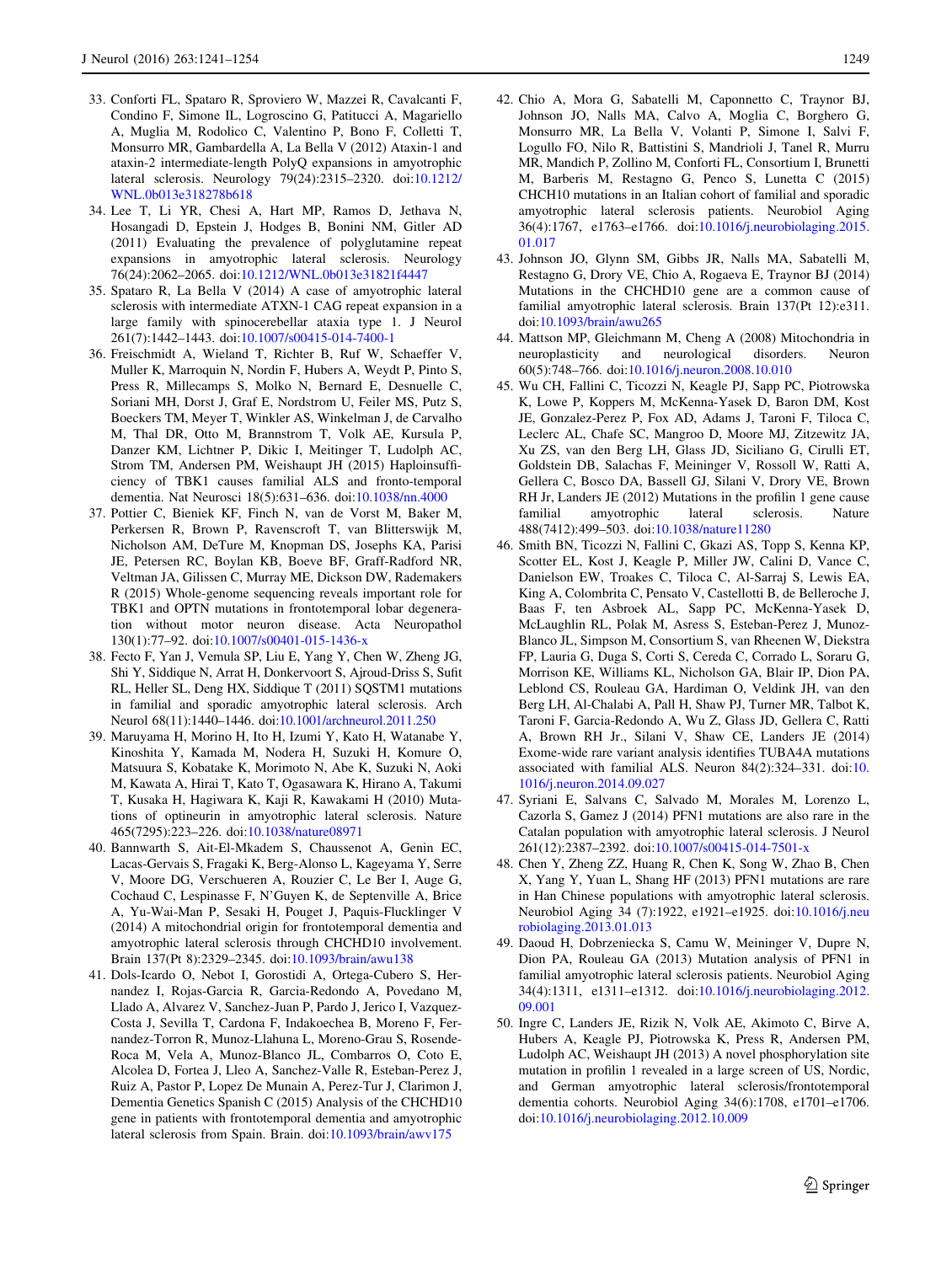- <span id="page-9-0"></span>51. Lattante S, Le Ber I, Camuzat A, Brice A, Kabashi E (2013) Mutations in the PFN1 gene are not a common cause in patients with amyotrophic lateral sclerosis and frontotemporal lobar degeneration in France. Neurobiol Aging 34(6):1709, e1701– e1702. doi[:10.1016/j.neurobiolaging.2012.10.026](http://dx.doi.org/10.1016/j.neurobiolaging.2012.10.026)
- 52. Pensato V, Tiloca C, Corrado L, Bertolin C, Sardone V, Del Bo R, Calini D, Mandrioli J, Lauria G, Mazzini L, Querin G, Ceroni M, Cantello R, Corti S, Castellotti B, Solda G, Duga S, Comi GP, Cereda C, Soraru G, D'Alfonso S, Taroni F, Shaw CE, Landers JE, Ticozzi N, Ratti A, Gellera C, Silani V, Consortium S (2015) TUBA4A gene analysis in sporadic amyotrophic lateral sclerosis: identification of novel mutations. J Neurol 262(5):1376–1378. doi:[10.1007/s00415-015-7739-y](http://dx.doi.org/10.1007/s00415-015-7739-y)
- 53. Rademakers R, van Blitterswijk M (2014) Excess of rare damaging TUBA4A variants suggests cytoskeletal defects in ALS. Neuron 84(2):241–243. doi[:10.1016/j.neuron.2014.10.002](http://dx.doi.org/10.1016/j.neuron.2014.10.002)
- 54. Vidal-Taboada JM, Lopez-Lopez A, Salvado M, Lorenzo L, Garcia C, Mahy N, Rodriguez MJ, Gamez J (2015) UNC13A confers risk for sporadic ALS and influences survival in a Spanish cohort. J Neurol. doi:[10.1007/s00415-015-7843-z](http://dx.doi.org/10.1007/s00415-015-7843-z)
- 55. Daoud H, Belzil V, Desjarlais A, Camu W, Dion PA, Rouleau GA (2010) Analysis of the UNC13A gene as a risk factor for sporadic amyotrophic lateral sclerosis. Arch Neurol 67(4):516–517. doi[:10.1001/archneurol.2010.46](http://dx.doi.org/10.1001/archneurol.2010.46)
- 56. van Es MA, Veldink JH, Saris CG, Blauw HM, van Vught PW, Birve A, Lemmens R, Schelhaas HJ, Groen EJ, Huisman MH, van der Kooi AJ, de Visser M, Dahlberg C, Estrada K, Rivadeneira F, Hofman A, Zwarts MJ, van Doormaal PT, Rujescu D, Strengman E, Giegling I, Muglia P, Tomik B, Slowik A, Uitterlinden AG, Hendrich C, Waibel S, Meyer T, Ludolph AC, Glass JD, Purcell S, Cichon S, Nothen MM, Wichmann HE, Schreiber S, Vermeulen SH, Kiemeney LA, Wokke JH, Cronin S, McLaughlin RL, Hardiman O, Fumoto K, Pasterkamp RJ, Meininger V, Melki J, Leigh PN, Shaw CE, Landers JE, Al-Chalabi A, Brown RH Jr, Robberecht W, Andersen PM, Ophoff RA, van den Berg LH (2009) Genomewide association study identifies 19p13.3 (UNC13A) and 9p21.2 as susceptibility loci for sporadic amyotrophic lateral sclerosis. Nat Genet 41(10):1083–1087. doi[:10.1038/ng.442](http://dx.doi.org/10.1038/ng.442)
- 57. Diekstra FP, Van Deerlin VM, van Swieten JC, Al-Chalabi A, Ludolph AC, Weishaupt JH, Hardiman O, Landers JE, Brown RH Jr, van Es MA, Pasterkamp RJ, Koppers M, Andersen PM, Estrada K, Rivadeneira F, Hofman A, Uitterlinden AG, van Damme P, Melki J, Meininger V, Shatunov A, Shaw CE, Leigh PN, Shaw PJ, Morrison KE, Fogh I, Chio A, Traynor BJ, Czell D, Weber M, Heutink P, de Bakker PI, Silani V, Robberecht W, van den Berg LH, Veldink JH (2014) C9orf72 and UNC13A are shared risk loci for amyotrophic lateral sclerosis and frontotemporal dementia: a genome-wide meta-analysis. Ann Neurol 76(1):120–133. doi[:10.1002/ana.24198](http://dx.doi.org/10.1002/ana.24198)
- 58. Chio A, Mora G, Restagno G, Brunetti M, Ossola I, Barberis M, Ferrucci L, Canosa A, Manera U, Moglia C, Fuda G, Traynor BJ, Calvo A (2013) UNC13A influences survival in Italian amyotrophic lateral sclerosis patients: a population-based study. Neurobiol Aging 34(1):357, e351–e355. doi:[10.1016/j.neurobio](http://dx.doi.org/10.1016/j.neurobiolaging.2012.07.016) [laging.2012.07.016](http://dx.doi.org/10.1016/j.neurobiolaging.2012.07.016)
- 59. Pupillo E, Messina P, Giussani G, Logroscino G, Zoccolella S, Chio A, Calvo A, Corbo M, Lunetta C, Marin B, Mitchell D, Hardiman O, Rooney J, Stevic Z, Bandettini di Poggio M, Filosto M, Cotelli MS, Perini M, Riva N, Tremolizzo L, Vitelli E, Damiani D, Beghi E, Consortium E (2014) Physical activity and amyotrophic lateral sclerosis: a European population-based case–control study. Ann Neurol 75(5):708–716. doi[:10.1002/](http://dx.doi.org/10.1002/ana.24150) [ana.24150](http://dx.doi.org/10.1002/ana.24150)
- 60. Ingre C, Roos PM, Piehl F, Kamel F, Fang F (2015) Risk factors for amyotrophic lateral sclerosis. Clin Epidemiol 7:181–193. doi:[10.2147/CLEP.S37505](http://dx.doi.org/10.2147/CLEP.S37505)
- 61. Seelen M, van Doormaal PT, Visser AE, Huisman MH, Roozekrans MH, de Jong SW, van der Kooi AJ, de Visser M, Voermans NC, Veldink JH, van den Berg LH (2014) Prior medical conditions and the risk of amyotrophic lateral sclerosis. J Neurol 261(10):1949–1956. doi:[10.1007/s00415-014-7445-1](http://dx.doi.org/10.1007/s00415-014-7445-1)
- 62. Chio A, Benzi G, Dossena M, Mutani R, Mora G (2005) Severely increased risk of amyotrophic lateral sclerosis among Italian professional football players. Brain 128(Pt 3):472–476. doi:[10.1093/brain/awh373](http://dx.doi.org/10.1093/brain/awh373)
- 63. Pupillo E, Messina P, Logroscino G, Zoccolella S, Chio A, Calvo A, Corbo M, Lunetta C, Micheli A, Millul A, Vitelli E, Beghi E, Consortium E (2012) Trauma and amyotrophic lateral sclerosis: a case–control study from a population-based registry. Eur J Neurol 19(12):1509–1517. doi:[10.1111/j.1468-1331.2012.](http://dx.doi.org/10.1111/j.1468-1331.2012.03723.x) [03723.x](http://dx.doi.org/10.1111/j.1468-1331.2012.03723.x)
- 64. Schmidt S, Kwee LC, Allen KD, Oddone EZ (2010) Association of ALS with head injury, cigarette smoking and APOE genotypes. J Neurol Sci 291(1–2):22–29. doi[:10.1016/j.jns.2010.01.](http://dx.doi.org/10.1016/j.jns.2010.01.011) [011](http://dx.doi.org/10.1016/j.jns.2010.01.011)
- 65. Chen H, Richard M, Sandler DP, Umbach DM, Kamel F (2007) Head injury and amyotrophic lateral sclerosis. Am J Epidemiol 166(7):810–816. doi[:10.1093/aje/kwm153](http://dx.doi.org/10.1093/aje/kwm153)
- 66. Dupuis L, Corcia P, Fergani A, Gonzalez De Aguilar JL, Bonnefont-Rousselot D, Bittar R, Seilhean D, Hauw JJ, Lacomblez L, Loeffler JP, Meininger V (2008) Dyslipidemia is a protective factor in amyotrophic lateral sclerosis. Neurology 70(13):1004–1009. doi:[10.1212/01.wnl.0000285080.70324.27](http://dx.doi.org/10.1212/01.wnl.0000285080.70324.27)
- 67. Chio A, Calvo A, Ilardi A, Cavallo E, Moglia C, Mutani R, Palmo A, Galletti R, Marinou K, Papetti L, Mora G (2009) Lower serum lipid levels are related to respiratory impairment in patients with ALS. Neurology 73(20):1681–1685. doi[:10.1212/](http://dx.doi.org/10.1212/WNL.0b013e3181c1df1e) [WNL.0b013e3181c1df1e](http://dx.doi.org/10.1212/WNL.0b013e3181c1df1e)
- 68. Turner MR, Goldacre R, Ramagopalan S, Talbot K, Goldacre MJ (2013) Autoimmune disease preceding amyotrophic lateral sclerosis: an epidemiologic study. Neurology 81(14):1222–1225. doi:[10.1212/WNL.0b013e3182a6cc13](http://dx.doi.org/10.1212/WNL.0b013e3182a6cc13)
- 69. Hemminki K, Li X, Sundquist J, Sundquist K (2009) Familial risks for amyotrophic lateral sclerosis and autoimmune diseases. Neurogenetics 10(2):111–116. doi:[10.1007/s10048-008-0164-y](http://dx.doi.org/10.1007/s10048-008-0164-y)
- 70. Ravits J (2014) Focality, stochasticity and neuroanatomic propagation in ALS pathogenesis. Exp Neurol 262(Pt B):121–126. doi[:10.1016/j.expneurol.2014.07.021](http://dx.doi.org/10.1016/j.expneurol.2014.07.021)
- 71. Menon P, Kiernan MC, Vucic S (2014) ALS pathophysiology: insights from the split-hand phenomenon. Clin Neurophysiol 125(1):186–193. doi[:10.1016/j.clinph.2013.07.022](http://dx.doi.org/10.1016/j.clinph.2013.07.022)
- 72. Simon NG, Lee M, Bae JS, Mioshi E, Lin CS, Pfluger CM, Henderson RD, Vucic S, Swash M, Burke D, Kiernan MC (2015) Dissociated lower limb muscle involvement in amyotrophic lateral sclerosis. J Neurol 262(6):1424–1432. doi:[10.](http://dx.doi.org/10.1007/s00415-015-7721-8) [1007/s00415-015-7721-8](http://dx.doi.org/10.1007/s00415-015-7721-8)
- 73. Rosenbohm A, Kassubek J, Weydt P, Marroquin N, Volk AE, Kubisch C, Huppertz HJ, Weber M, Andersen PM, Weishaupt JH, Ludolph AC, Group ALSSR (2014) Can lesions to the motor cortex induce amyotrophic lateral sclerosis? J Neurol 261(2):283–290. doi[:10.1007/s00415-013-7185-7](http://dx.doi.org/10.1007/s00415-013-7185-7)
- 74. Valavanis A, Schwarz U, Baumann CR, Weller M, Linnebank M (2014) Amyotrophic lateral sclerosis after embolization of cerebral arterioveneous malformations. J Neurol 261(4):732–737. doi[:10.1007/s00415-014-7260-8](http://dx.doi.org/10.1007/s00415-014-7260-8)
- 75. Chio A, Calvo A, Moglia C, Mazzini L, Mora G, Group Ps (2011) Phenotypic heterogeneity of amyotrophic lateral sclerosis: a population based study. J Neurol Neurosurg Psychiatry 82(7):740–746. doi[:10.1136/jnnp.2010.235952](http://dx.doi.org/10.1136/jnnp.2010.235952)
- 76. Schabhuttl M, Wieland T, Senderek J, Baets J, Timmerman V, De Jonghe P, Reilly MM, Stieglbauer K, Laich E, Windhager R, Erwa W, Trajanoski S, Strom TM, Auer-Grumbach M (2014)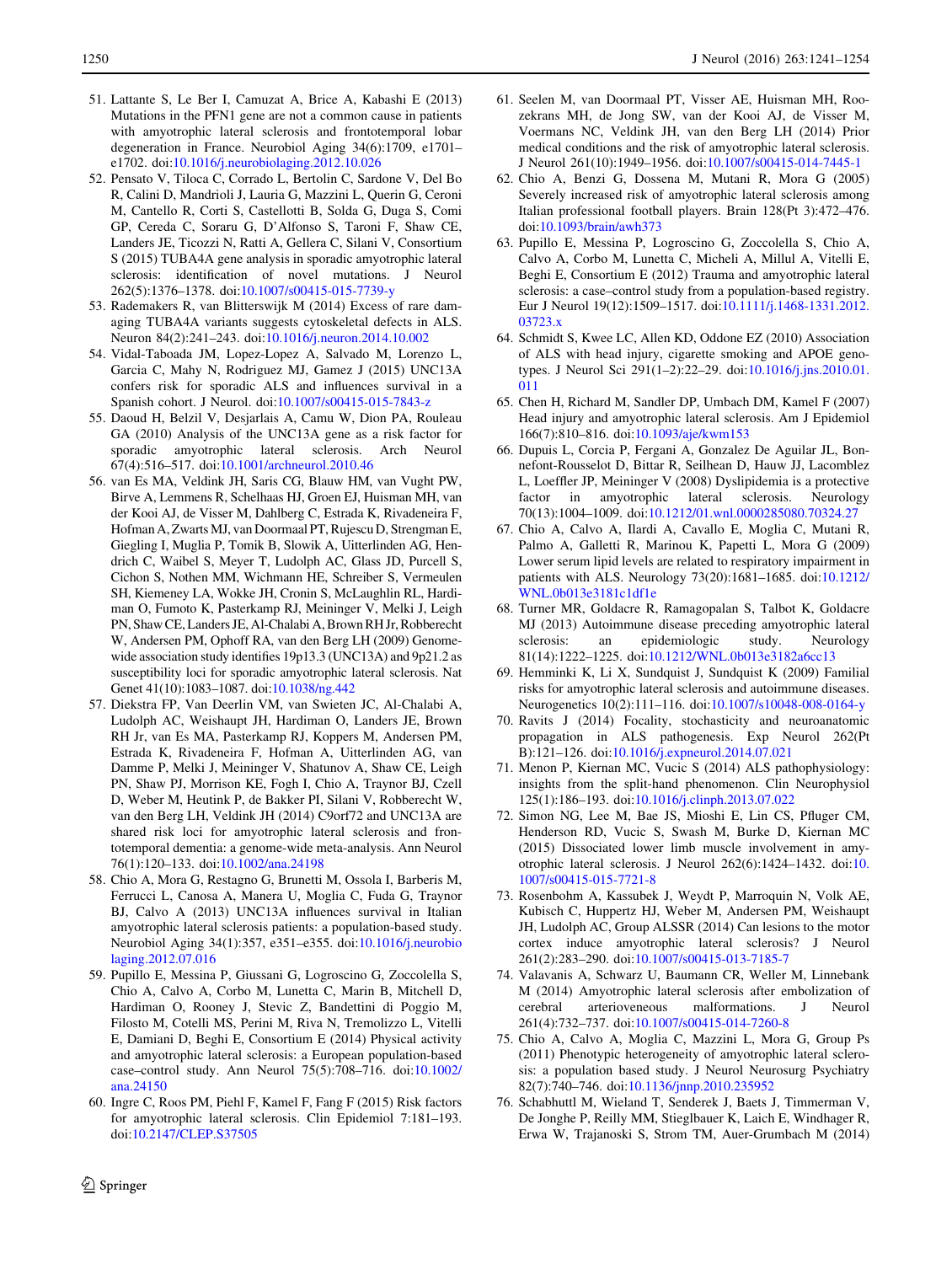<span id="page-10-0"></span>Whole-exome sequencing in patients with inherited neuropathies: outcome and challenges. J Neurol 261(5):970–982. doi:[10.1007/s00415-014-7289-8](http://dx.doi.org/10.1007/s00415-014-7289-8)

- 77. Munch C, Sedlmeier R, Meyer T, Homberg V, Sperfeld AD, Kurt A, Prudlo J, Peraus G, Hanemann CO, Stumm G, Ludolph AC (2004) Point mutations of the p150 subunit of dynactin (DCTN1) gene in ALS. Neurology 63(4):724–726
- 78. Puls I, Jonnakuty C, LaMonte BH, Holzbaur EL, Tokito M, Mann E, Floeter MK, Bidus K, Drayna D, Oh SJ, Brown RH Jr, Ludlow CL, Fischbeck KH (2003) Mutant dynactin in motor neuron disease. Nat Genet 33(4):455–456. doi[:10.1038/ng1123](http://dx.doi.org/10.1038/ng1123)
- 79. Sevilla T, Cuesta A, Chumillas MJ, Mayordomo F, Pedrola L, Palau F, Vilchez JJ (2003) Clinical, electrophysiological and morphological findings of Charcot–Marie–Tooth neuropathy with vocal cord palsy and mutations in the GDAP1 gene. Brain 126(Pt 9):2023–2033. doi:[10.1093/brain/awg202](http://dx.doi.org/10.1093/brain/awg202)
- 80. Zimon M, Baets J, Fabrizi GM, Jaakkola E, Kabzinska D, Pilch J, Schindler AB, Cornblath DR, Fischbeck KH, Auer-Grumbach M, Guelly C, Huber N, De Vriendt E, Timmerman V, Suter U, Hausmanowa-Petrusewicz I, Niemann A, Kochanski A, De Jonghe P, Jordanova A (2011) Dominant GDAP1 mutations cause predominantly mild CMT phenotypes. Neurology 77(6):540–548. doi[:10.1212/WNL.0b013e318228fc70](http://dx.doi.org/10.1212/WNL.0b013e318228fc70)
- 81. Strickland AV, Schabhuttl M, Offenbacher H, Synofzik M, Hauser NS, Brunner-Krainz M, Gruber-Sedlmayr U, Moore SA, Windhager R, Bender B, Harms M, Klebe S, Young P, Kennerson M, Garcia AS, Gonzalez MA, Zuchner S, Schule R, Shy ME, Auer-Grumbach M (2015) Mutation screen reveals novel variants and expands the phenotypes associated with DYNC1H1. J Neurol. doi:[10.1007/s00415-015-7727-2](http://dx.doi.org/10.1007/s00415-015-7727-2)
- 82. Weedon MN, Hastings R, Caswell R, Xie W, Paszkiewicz K, Antoniadi T, Williams M, King C, Greenhalgh L, Newbury-Ecob R, Ellard S (2011) Exome sequencing identifies a DYNC1H1 mutation in a large pedigree with dominant axonal Charcot–Marie–Tooth disease. Am J Hum Genet 89(2):308–312. doi[:10.1016/j.ajhg.2011.07.002](http://dx.doi.org/10.1016/j.ajhg.2011.07.002)
- 83. Liu YT, Laura M, Hersheson J, Horga A, Jaunmuktane Z, Brandner S, Pittman A, Hughes D, Polke JM, Sweeney MG, Proukakis C, Janssen JC, Auer-Grumbach M, Zuchner S, Shields KG, Reilly MM, Houlden H (2014) Extended phenotypic spectrum of KIF5A mutations: from spastic paraplegia to axonal neuropathy. Neurology 83(7):612–619. doi[:10.1212/](http://dx.doi.org/10.1212/WNL.0000000000000691) [WNL.0000000000000691](http://dx.doi.org/10.1212/WNL.0000000000000691)
- 84. Daud D, Griffin H, Douroudis K, Kleinle S, Eglon G, Pyle A, Chinnery PF, Horvath R (2015) Whole exome sequencing and the clinician: we need clinical skills and functional validation in variant filtering. J Neurol 262(7):1673–1677. doi:[10.1007/s00415-015-](http://dx.doi.org/10.1007/s00415-015-7755-y) [7755-y](http://dx.doi.org/10.1007/s00415-015-7755-y)
- 85. Al-Chalabi A, Andersen PM, Nilsson P, Chioza B, Andersson JL, Russ C, Shaw CE, Powell JF, Leigh PN (1999) Deletions of the heavy neurofilament subunit tail in amyotrophic lateral sclerosis. Hum Mol Genet 8(2):157–164
- 86. Hensiek A, Kirker S, Reid E (2015) Diagnosis, investigation and management of hereditary spastic paraplegias in the era of nextgeneration sequencing. J Neurol 262(7):1601–1612. doi:[10.](http://dx.doi.org/10.1007/s00415-014-7598-y) [1007/s00415-014-7598-y](http://dx.doi.org/10.1007/s00415-014-7598-y)
- 87. Neumann M, Sampathu DM, Kwong LK, Truax AC, Micsenyi MC, Chou TT, Bruce J, Schuck T, Grossman M, Clark CM, McCluskey LF, Miller BL, Masliah E, Mackenzie IR, Feldman H, Feiden W, Kretzschmar HA, Trojanowski JQ, Lee VM (2006) Ubiquitinated TDP-43 in frontotemporal lobar degeneration and amyotrophic lateral sclerosis. Science 314(5796):130–133. doi:[10.1126/science.1134108](http://dx.doi.org/10.1126/science.1134108)
- 88. Sarro L, Agosta F, Canu E, Riva N, Prelle A, Copetti M, Riccitelli G, Comi G, Filippi M (2011) Cognitive functions and white matter tract damage in amyotrophic lateral

sclerosis: a diffusion tensor tractography study. AJNR Am J Neuroradiol 32(10):1866–1872. doi:[10.3174/ajnr.A2658](http://dx.doi.org/10.3174/ajnr.A2658)

- 89. Lomen-Hoerth C, Murphy J, Langmore S, Kramer JH, Olney RK, Miller B (2003) Are amyotrophic lateral sclerosis patients cognitively normal? Neurology 60(7):1094–1097
- 90. Phukan J, Elamin M, Bede P, Jordan N, Gallagher L, Byrne S, Lynch C, Pender N, Hardiman O (2012) The syndrome of cognitive impairment in amyotrophic lateral sclerosis: a population-based study. J Neurol Neurosurg Psychiatry 83(1):102–108. doi[:10.1136/jnnp-2011-300188](http://dx.doi.org/10.1136/jnnp-2011-300188)
- 91. Lomen-Hoerth C, Anderson T, Miller B (2002) The overlap of amyotrophic lateral sclerosis and frontotemporal dementia. Neurology 59(7):1077–1079
- 92. Ringholz GM, Appel SH, Bradshaw M, Cooke NA, Mosnik DM, Schulz PE (2005) Prevalence and patterns of cognitive impairment in sporadic ALS. Neurology 65(4):586–590. doi:[10.](http://dx.doi.org/10.1212/01.wnl.0000172911.39167.b6) [1212/01.wnl.0000172911.39167.b6](http://dx.doi.org/10.1212/01.wnl.0000172911.39167.b6)
- 93. Wei Q, Chen X, Zheng Z, Huang R, Guo X, Cao B, Zhao B, Shang HF (2014) Frontal lobe function and behavioral changes in amyotrophic lateral sclerosis: a study from Southwest China. J Neurol 261(12):2393–2400. doi:[10.1007/s00415-014-7508-3](http://dx.doi.org/10.1007/s00415-014-7508-3)
- 94. York C, Olm C, Boller A, McCluskey L, Elman L, Haley J, Seltzer E, Chahine L, Woo J, Rascovsky K, McMillan C, Grossman M (2014) Action verb comprehension in amyotrophic lateral sclerosis and Parkinson's disease. J Neurol 261(6):1073–1079. doi:[10.1007/s00415-014-7314-y](http://dx.doi.org/10.1007/s00415-014-7314-y)
- 95. Watermeyer TJ, Brown RG, Sidle KC, Oliver DJ, Allen C, Karlsson J, Ellis CM, Shaw CE, Al-Chalabi A, Goldstein LH (2015) Executive dysfunction predicts social cognition impairment in amyotrophic lateral sclerosis. J Neurol 262(7):1681–1690. doi:[10.1007/](http://dx.doi.org/10.1007/s00415-015-7761-0) [s00415-015-7761-0](http://dx.doi.org/10.1007/s00415-015-7761-0)
- 96. Adolphs R (2009) The social brain: neural basis of social knowledge. Annu Rev Psychol 60:693–716. doi[:10.1146/](http://dx.doi.org/10.1146/annurev.psych.60.110707.163514) [annurev.psych.60.110707.163514](http://dx.doi.org/10.1146/annurev.psych.60.110707.163514)
- 97. Elamin M, Pender N, Hardiman O, Abrahams S (2012) Social cognition in neurodegenerative disorders: a systematic review. J Neurol Neurosurg Psychiatry 83(11):1071–1079. doi[:10.1136/](http://dx.doi.org/10.1136/jnnp-2012-302817) [jnnp-2012-302817](http://dx.doi.org/10.1136/jnnp-2012-302817)
- 98. Burke T, Elamin M, Galvin M, Hardiman O, Pender N (2015) Caregiver burden in amyotrophic lateral sclerosis: a cross-sectional investigation of predictors. J Neurol 262(6):1526–1532. doi:[10.1007/s00415-015-7746-z](http://dx.doi.org/10.1007/s00415-015-7746-z)
- 99. Weis J, Katona I, Muller-Newen G, Sommer C, Necula G, Hendrich C, Ludolph AC, Sperfeld AD (2011) Small-fiber neuropathy in patients with ALS. Neurology 76(23):2024–2029. doi:[10.1212/WNL.0b013e31821e553a](http://dx.doi.org/10.1212/WNL.0b013e31821e553a)
- 100. Truini A, Biasiotta A, Onesti E, Di Stefano G, Ceccanti M, La Cesa S, Pepe A, Giordano C, Cruccu G, Inghilleri M (2015) Small-fibre neuropathy related to bulbar and spinal-onset in patients with ALS. J Neurol 262(4):1014–1018. doi:[10.1007/s00415-015-7672-0](http://dx.doi.org/10.1007/s00415-015-7672-0)
- 101. Gregory R, Mills K, Donaghy M (1993) Progressive sensory nerve dysfunction in amyotrophic lateral sclerosis: a prospective clinical and neurophysiological study. J Neurol 240(5):309–314
- 102. Ravits J, Laurie P, Fan Y, Moore DH (2007) Implications of ALS focality: rostral-caudal distribution of lower motor neuron loss postmortem. Neurology 68(19):1576–1582. doi:[10.1212/01.](http://dx.doi.org/10.1212/01.wnl.0000261045.57095.56) [wnl.0000261045.57095.56](http://dx.doi.org/10.1212/01.wnl.0000261045.57095.56)
- 103. Ferrari G, Grisan E, Scarpa F, Fazio R, Comola M, Quattrini A, Comi G, Rama P, Riva N (2014) Corneal confocal microscopy reveals trigeminal small sensory fiber neuropathy in amyotrophic lateral sclerosis. Front Aging Neurosci 6:278. doi:[10.](http://dx.doi.org/10.3389/fnagi.2014.00278) [3389/fnagi.2014.00278](http://dx.doi.org/10.3389/fnagi.2014.00278)
- 104. Chio A, Logroscino G, Hardiman O, Swingler R, Mitchell D, Beghi E, Traynor BG, Eurals C (2009) Prognostic factors in ALS: a critical review. Amyotroph Lateral Scler 10(5–6):310–323. doi:[10.3109/17482960802566824](http://dx.doi.org/10.3109/17482960802566824)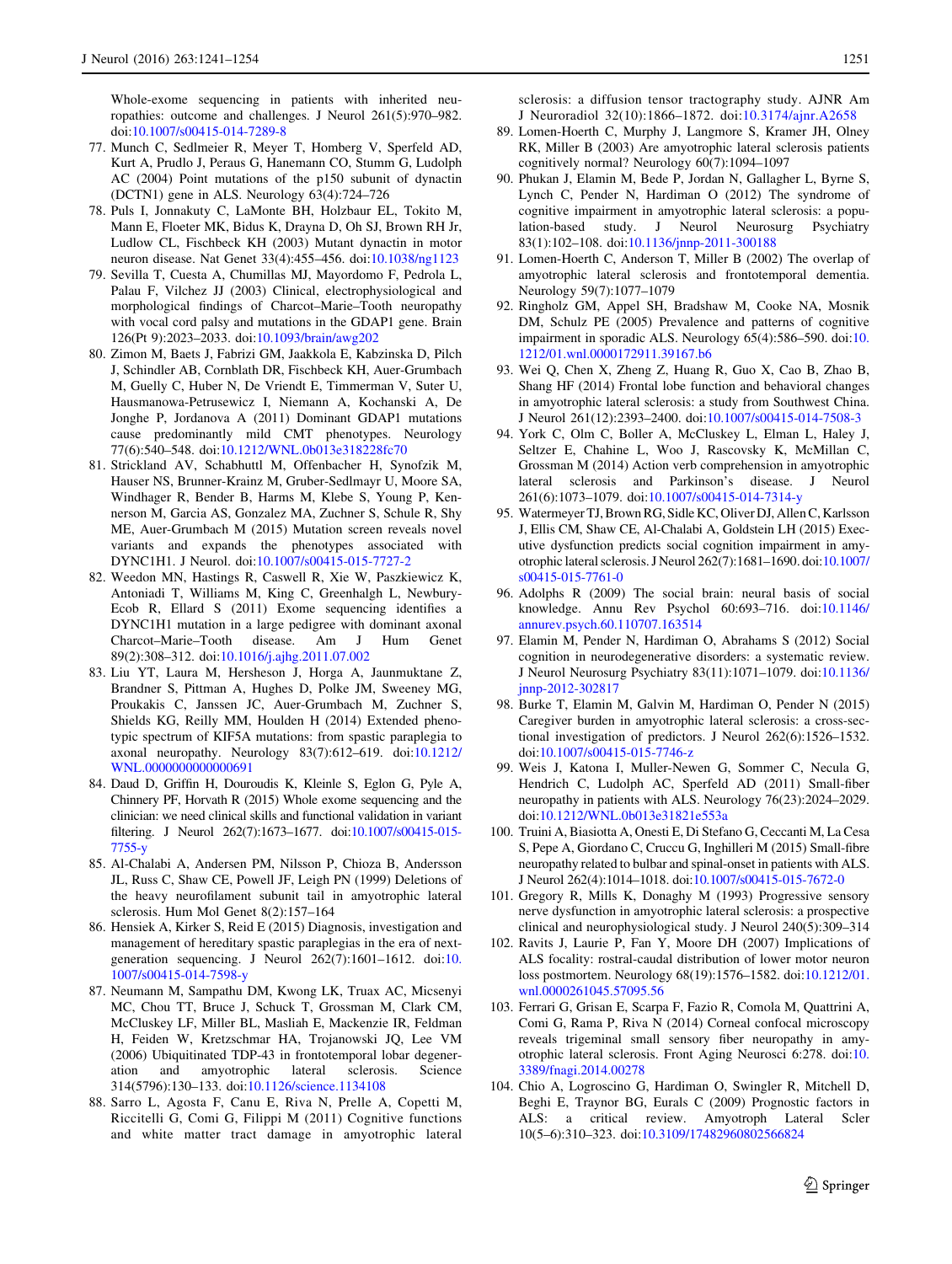- <span id="page-11-0"></span>105. Elamin M, Bede P, Montuschi A, Pender N, Chio A, Hardiman O (2015) Predicting prognosis in amyotrophic lateral sclerosis: a simple algorithm. J Neurol 262(6):1447–1454. doi[:10.1007/](http://dx.doi.org/10.1007/s00415-015-7731-6) [s00415-015-7731-6](http://dx.doi.org/10.1007/s00415-015-7731-6)
- 106. Kimura F, Fujimura C, Ishida S, Nakajima H, Furutama D, Uehara H, Shinoda K, Sugino M, Hanafusa T (2006) Progression rate of ALSFRS-R at time of diagnosis predicts survival time in ALS. Neurology 66(2):265–267. doi:[10.1212/01.wnl.](http://dx.doi.org/10.1212/01.wnl.0000194316.91908.8a) [0000194316.91908.8a](http://dx.doi.org/10.1212/01.wnl.0000194316.91908.8a)
- 107. Czaplinski A, Yen AA, Simpson EP, Appel SH (2006) Predictability of disease progression in amyotrophic lateral sclerosis. Muscle Nerve 34(6):702–708. doi[:10.1002/mus.20658](http://dx.doi.org/10.1002/mus.20658)
- 108. del Aguila MA, Longstreth WT Jr, McGuire V, Koepsell TD, van Belle G (2003) Prognosis in amyotrophic lateral sclerosis: a population-based study. Neurology 60(5):813–819
- 109. Elamin M, Phukan J, Bede P, Jordan N, Byrne S, Pender N, Hardiman O (2011) Executive dysfunction is a negative prognostic indicator in patients with ALS without dementia. Neurology 76(14):1263–1269. doi:[10.1212/WNL.0b013e318214359f](http://dx.doi.org/10.1212/WNL.0b013e318214359f)
- 110. Montuschi A, Iazzolino B, Calvo A, Moglia C, Lopiano L, Restagno G, Brunetti M, Ossola I, Lo Presti A, Cammarosano S, Canosa A, Chio A (2015) Cognitive correlates in amyotrophic lateral sclerosis: a population-based study in Italy. J Neurol Neurosurg Psychiatry 86(2):168–173. doi:[10.1136/jnnp-2013-](http://dx.doi.org/10.1136/jnnp-2013-307223) [307223](http://dx.doi.org/10.1136/jnnp-2013-307223)
- 111. Testa D, Lovati R, Ferrarini M, Salmoiraghi F, Filippini G (2004) Survival of 793 patients with amyotrophic lateral sclerosis diagnosed over a 28-year period. Amyotroph Lateral Scler Other Motor Neuron Disord 5(4):208–212
- 112. Chio A, Mora G, Leone M, Mazzini L, Cocito D, Giordana MT, Bottacchi E, Mutani R, Piemonte Vd, Piemonte, Valle d'Aosta Register for ALS (2002) Early symptom progression rate is related to ALS outcome: a prospective population-based study. Neurology 59(1):99–103
- 113. Creemers H, Grupstra H, Nollet F, van den Berg LH, Beelen A (2015) Prognostic factors for the course of functional status of patients with ALS: a systematic review. J Neurol 262(6):1407–1423. doi[:10.1007/s00415-014-7564-8](http://dx.doi.org/10.1007/s00415-014-7564-8)
- 114. Desport JC, Preux PM, Truong CT, Courat L, Vallat JM, Couratier P (2000) Nutritional assessment and survival in ALS patients. Amyotroph Lateral Scler Other Motor Neuron Disord 1(2):91–96
- 115. Kasarskis EJ, Berryman S, Vanderleest JG, Schneider AR, McClain CJ (1996) Nutritional status of patients with amyotrophic lateral sclerosis: relation to the proximity of death. Am J Clin Nutr 63(1):130–137
- 116. Jawaid A, Murthy SB, Wilson AM, Qureshi SU, Amro MJ, Wheaton M, Simpson E, Harati Y, Strutt AM, York MK, Schulz PE (2010) A decrease in body mass index is associated with faster progression of motor symptoms and shorter survival in ALS. Amyotroph Lateral Scler 11(6):542–548. doi[:10.3109/](http://dx.doi.org/10.3109/17482968.2010.482592) [17482968.2010.482592](http://dx.doi.org/10.3109/17482968.2010.482592)
- 117. Reich-Slotky R, Andrews J, Cheng B, Buchsbaum R, Levy D, Kaufmann P, Thompson JL (2013) Body mass index (BMI) as predictor of ALSFRS-R score decline in ALS patients. Amyotroph Lateral Scler Frontotemporal Degener 14(3):212–216. doi:[10.3109/21678421.2013.770028](http://dx.doi.org/10.3109/21678421.2013.770028)
- 118. Ahmed RM, Mioshi E, Caga J, Shibata M, Zoing M, Bartley L, Piguet O, Hodges JR, Kiernan MC (2014) Body mass index delineates ALS from FTD: implications for metabolic health. J Neurol 261(9):1774–1780. doi[:10.1007/s00415-014-7416-6](http://dx.doi.org/10.1007/s00415-014-7416-6)
- 119. Marrali G, Casale F, Salamone P, Fuda G, Caorsi C, Amoroso A, Brunetti M, Restagno G, Barberis M, Bertuzzo D, Canosa A, Moglia C, Calvo A, Chio A (2014) NADPH oxidase (NOX2) activity is a modifier of survival in ALS. J Neurol 261(11):2178–2183. doi:[10.1007/s00415-014-7470-0](http://dx.doi.org/10.1007/s00415-014-7470-0)
- 120. Abraham A, Drory VE (2014) Influence of serum uric acid levels on prognosis and survival in amyotrophic lateral sclerosis: a meta-analysis. J Neurol 261(6):1133–1138. doi[:10.1007/](http://dx.doi.org/10.1007/s00415-014-7331-x) [s00415-014-7331-x](http://dx.doi.org/10.1007/s00415-014-7331-x)
- 121. Cetin H, Klickovic U, Rath J, Zulehner G, Fuzi J, Reichardt B, Hagmann M, Wanschitz J, Loscher WN, Auff E, Zimprich F (2015) Associations between co-medications and survival in ALS-a cohort study from Austria. J Neurol 262(7):1698–1705. doi:[10.1007/s00415-015-7767-7](http://dx.doi.org/10.1007/s00415-015-7767-7)
- 122. Gordon PH, Cheng B, Katz IB, Pinto M, Hays AP, Mitsumoto H, Rowland LP (2006) The natural history of primary lateral sclerosis. Neurology 66(5):647–653. doi:[10.1212/01.wnl.](http://dx.doi.org/10.1212/01.wnl.0000200962.94777.71) [0000200962.94777.71](http://dx.doi.org/10.1212/01.wnl.0000200962.94777.71)
- 123. Turner MR, Parton MJ, Shaw CE, Leigh PN, Al-Chalabi A (2003) Prolonged survival in motor neuron disease: a descriptive study of the King's database 1990–2002. J Neurol Neurosurg Psychiatry 74(7):995–997
- 124. Brooks BR, Miller RG, Swash M, Munsat TL, World Federation of Neurology Research Group on Motor Neuron D (2000) El Escorial revisited: revised criteria for the diagnosis of amyotrophic lateral sclerosis. Amyotroph Lateral Scler Other Motor Neuron Disord 1(5):293–299
- 125. Lehn AC, Dionisio S, Airey CA, Brown H, Blum S, Henderson R (2014) The tibialis anterior response revisited. J Neurol 261(7):1340–1343. doi:[10.1007/s00415-014-7329-4](http://dx.doi.org/10.1007/s00415-014-7329-4)
- 126. Tremolizzo L, Susani E, Lunetta C, Corbo M, Ferrarese C, Appollonio I (2014) Primitive reflexes in amyotrophic lateral sclerosis: prevalence and correlates. J Neurol 261(6):1196–1202. doi:[10.1007/s00415-014-7342-7](http://dx.doi.org/10.1007/s00415-014-7342-7)
- 127. de Carvalho M, Dengler R, Eisen A, England JD, Kaji R, Kimura J, Mills K, Mitsumoto H, Nodera H, Shefner J, Swash M (2008) Electrodiagnostic criteria for diagnosis of ALS. Clin Neurophysiol 119(3):497–503. doi:[10.1016/j.clinph.2007.09.](http://dx.doi.org/10.1016/j.clinph.2007.09.143) [143](http://dx.doi.org/10.1016/j.clinph.2007.09.143)
- 128. Davenport RJ, Swingler RJ, Chancellor AM, Warlow CP (1996) Avoiding false positive diagnoses of motor neuron disease: lessons from the Scottish Motor Neuron Disease Register. J Neurol Neurosurg Psychiatry 60(2):147–151
- 129. Traynor BJ, Codd MB, Corr B, Forde C, Frost E, Hardiman O (2000) Amyotrophic lateral sclerosis mimic syndromes: a population-based study. Arch Neurol 57(1):109–113
- 130. Belsh JM, Schiffman PL (1996) The amyotrophic lateral sclerosis (ALS) patient perspective on misdiagnosis and its repercussions. J Neurol Sci 139(Suppl):110–116
- 131. Boelmans K, Kaufmann J, Schmelzer S, Vielhaber S, Kornhuber M, Munchau A, Zierz S, Gaul C (2013) Hirayama disease is a pure spinal motor neuron disorder: a combined DTI and transcranial magnetic stimulation study. J Neurol 260(2):540–548. doi:[10.1007/s00415-012-6674-4](http://dx.doi.org/10.1007/s00415-012-6674-4)
- 132. Hellmann MA, Kakhlon O, Landau EH, Sadeh M, Giladi N, Schlesinger I, Kidron D, Abramsky O, Reches A, Argov Z, Rabey JM, Chapman J, Rosenmann H, Gal A, Moshe Gomori J, Meiner V, Lossos A (2015) Frequent misdiagnosis of adult polyglucosan body disease. J Neurol. doi:[10.1007/s00415-015-](http://dx.doi.org/10.1007/s00415-015-7859-4) [7859-4](http://dx.doi.org/10.1007/s00415-015-7859-4)
- 133. Grunseich C, Schindler AB, Chen KL, Bakar D, Mankodi A, Traslavina R, Ray-Chaudhury A, Lehky TJ, Baker EH, Maragakis NJ, Tifft CJ, Fischbeck KH (2015) Peripheral neuropathy in a family with Sandhoff disease and SH3TC2 deficiency. J Neurol 262(4):1066–1068. doi[:10.1007/s00415-015-7683-x](http://dx.doi.org/10.1007/s00415-015-7683-x)
- 134. Riva N, Gallia F, Iannaccone S, Corbo M, Terenghi F, Lazzerini A, Cerri F, Comi G, Quattrini A, Nobile-Orazio E (2011) Chronic motor axonal neuropathy. JPNS 16(4):341–346. doi:[10.](http://dx.doi.org/10.1111/j.1529-8027.2011.00366.x) [1111/j.1529-8027.2011.00366.x](http://dx.doi.org/10.1111/j.1529-8027.2011.00366.x)
- 135. Riva N, Iannaccone S, Corbo M, Casellato C, Sferrazza B, Lazzerini A, Scarlato M, Cerri F, Previtali SC, Nobile-Orazio E,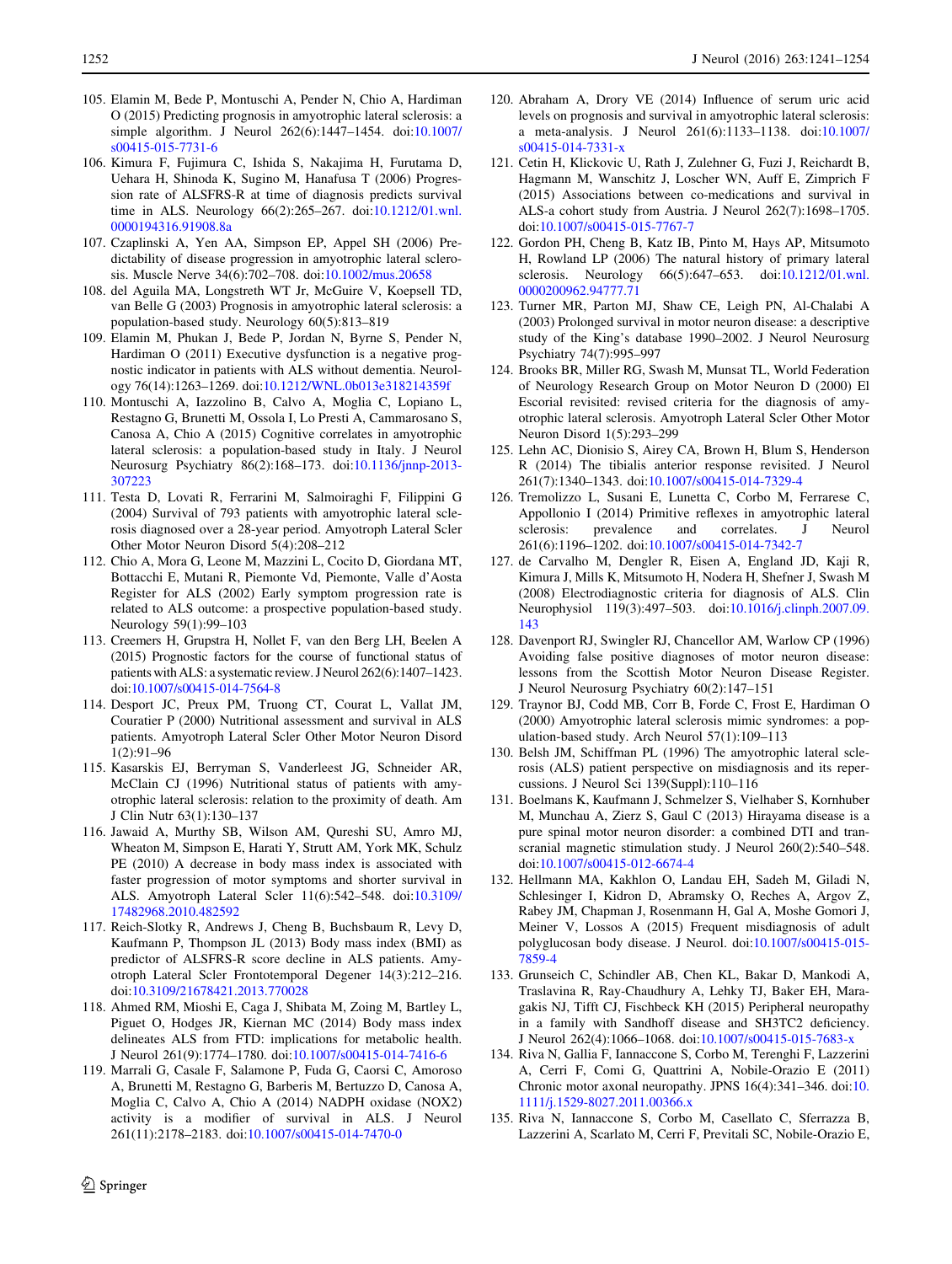<span id="page-12-0"></span>Comi G, Quattrini A (2011) Motor nerve biopsy: clinical usefulness and histopathological criteria. Ann Neurol 69(1):197–201. doi[:10.1002/ana.22110](http://dx.doi.org/10.1002/ana.22110)

- 136. Pestronk A, Cornblath DR, Ilyas AA, Baba H, Quarles RH, Griffin JW, Alderson K, Adams RN (1988) A treatable multifocal motor neuropathy with antibodies to GM1 ganglioside. Ann Neurol 24(1):73–78. doi[:10.1002/ana.410240113](http://dx.doi.org/10.1002/ana.410240113)
- 137. Cats EA, Jacobs BC, Yuki N, Tio-Gillen AP, Piepers S, Franssen H, van Asseldonk JT, van den Berg LH, van der Pol WL (2010) Multifocal motor neuropathy: association of anti-GM1 IgM antibodies with clinical features. Neurology 75(22):1961–1967. doi:[10.1212/WNL.0b013e3181ff94c2](http://dx.doi.org/10.1212/WNL.0b013e3181ff94c2)
- 138. Vlam L, Piepers S, Sutedja NA, Jacobs BC, Tio-Gillen AP, Stam M, Franssen H, Veldink JH, Cats EA, Notermans NC, Bloem AC, Wadman RI, van der Pol WL, van den Berg LH (2015) Association of IgM monoclonal gammopathy with progressive muscular atrophy and multifocal motor neuropathy: a case–control study. J Neurol 262(3):666–673. doi[:10.1007/](http://dx.doi.org/10.1007/s00415-014-7612-4) [s00415-014-7612-4](http://dx.doi.org/10.1007/s00415-014-7612-4)
- 139. Grimm A, Decard BF, Athanasopoulou I, Schweikert K, Sinnreich M, Axer H (2015) Nerve ultrasound for differentiation between amyotrophic lateral sclerosis and multifocal motor neuropathy. J Neurol 262(4):870–880. doi[:10.1007/s00415-015-](http://dx.doi.org/10.1007/s00415-015-7648-0) [7648-0](http://dx.doi.org/10.1007/s00415-015-7648-0)
- 140. Filippi M, Agosta F, Grosskreutz J, Benatar M, Kassubek J, Verstraete E, Turner MR, Neuroimaging Society in ALS (2015) Progress towards a neuroimaging biomarker for amyotrophic lateral sclerosis. Lancet Neurol 14(8):786–788. doi[:10.1016/](http://dx.doi.org/10.1016/S1474-4422(15)00134-9) [S1474-4422\(15\)00134-9](http://dx.doi.org/10.1016/S1474-4422(15)00134-9)
- 141. Chio A, Pagani M, Agosta F, Calvo A, Cistaro A, Filippi M (2014) Neuroimaging in amyotrophic lateral sclerosis: insights into structural and functional changes. Lancet Neurol 13(12):1228–1240. doi:[10.1016/S1474-4422\(14\)70167-X](http://dx.doi.org/10.1016/S1474-4422(14)70167-X)
- 142. Cardenas-Blanco A, Machts J, Acosta-Cabronero J, Kaufmann J, Abdulla S, Kollewe K, Petri S, Heinze HJ, Dengler R, Vielhaber S, Nestor PJ (2014) Central white matter degeneration in bulbarand limb-onset amyotrophic lateral sclerosis. J Neurol 261(10):1961–1967. doi:[10.1007/s00415-014-7434-4](http://dx.doi.org/10.1007/s00415-014-7434-4)
- 143. Zhang J, Yin X, Zhao L, Evans AC, Song L, Xie B, Li H, Luo C, Wang J (2014) Regional alterations in cortical thickness and white matter integrity in amyotrophic lateral sclerosis. J Neurol 261(2):412–421. doi[:10.1007/s00415-013-7215-5](http://dx.doi.org/10.1007/s00415-013-7215-5)
- 144. Caiazzo G, Corbo D, Trojsi F, Piccirillo G, Cirillo M, Monsurro MR, Esposito F, Tedeschi G (2014) Distributed corpus callosum involvement in amyotrophic lateral sclerosis: a deterministic tractography study using q-ball imaging. J Neurol 261(1):27–36. doi:[10.1007/s00415-013-7144-3](http://dx.doi.org/10.1007/s00415-013-7144-3)
- 145. Schuster C, Kasper E, Machts J, Bittner D, Kaufmann J, Benecke R, Teipel S, Vielhaber S, Prudlo J (2014) Longitudinal course of cortical thickness decline in amyotrophic lateral sclerosis. J Neurol 261(10):1871–1880. doi:[10.1007/s00415-](http://dx.doi.org/10.1007/s00415-014-7426-4) [014-7426-4](http://dx.doi.org/10.1007/s00415-014-7426-4)
- 146. Steinbach R, Loewe K, Kaufmann J, Machts J, Kollewe K, Petri S, Dengler R, Heinze HJ, Vielhaber S, Schoenfeld MA, Stoppel CM (2015) Structural hallmarks of amyotrophic lateral sclerosis progression revealed by probabilistic fiber tractography. J Neurol. doi[:10.1007/s00415-015-7841-1](http://dx.doi.org/10.1007/s00415-015-7841-1)
- 147. Mitsumoto H, Brooks BR, Silani V (2014) Clinical trials in amyotrophic lateral sclerosis: why so many negative trials and how can trials be improved? Lancet Neurol  $13(11):1127-1138$ . doi:[10.1016/S1474-4422\(14\)70129-2](http://dx.doi.org/10.1016/S1474-4422(14)70129-2)
- 148. Bensimon G, Lacomblez L, Meininger V (1994) A controlled trial of riluzole in amyotrophic lateral sclerosis. ALS/Riluzole Study Group. N Engl J Med 330(9):585–591. doi[:10.1056/](http://dx.doi.org/10.1056/NEJM199403033300901) [NEJM199403033300901](http://dx.doi.org/10.1056/NEJM199403033300901)
- 149. Lacomblez L, Bensimon G, Leigh PN, Guillet P, Meininger V (1996) Dose-ranging study of riluzole in amyotrophic lateral sclerosis. Amyotrophic Lateral Sclerosis/Riluzole Study Group II. Lancet 347(9013):1425–1431
- 150. Traynor BJ, Alexander M, Corr B, Frost E, Hardiman O (2003) An outcome study of riluzole in amyotrophic lateral sclerosis: a population-based study in Ireland, 1996–2000. J Neurol 250(4):473–479. doi[:10.1007/s00415-003-1026-z](http://dx.doi.org/10.1007/s00415-003-1026-z)
- 151. Van den Berg JP, Kalmijn S, Lindeman E, Veldink JH, de Visser M, Van der Graaff MM, Wokke JH, Van den Berg LH (2005) Multidisciplinary ALS care improves quality of life in patients with ALS. Neurology 65(8):1264–1267. doi:[10.1212/01.wnl.](http://dx.doi.org/10.1212/01.wnl.0000180717.29273.12) [0000180717.29273.12](http://dx.doi.org/10.1212/01.wnl.0000180717.29273.12)
- 152. Miller RG, Jackson CE, Kasarskis EJ, England JD, Forshew D, Johnston W, Kalra S, Katz JS, Mitsumoto H, Rosenfeld J, Shoesmith C, Strong MJ, Woolley SC, Quality Standards Subcommittee of the American Academy of N (2009) Practice parameter update: the care of the patient with amyotrophic lateral sclerosis: multidisciplinary care, symptom management, and cognitive/behavioral impairment (an evidence-based review): report of the Quality Standards Subcommittee of the American Academy of Neurology. Neurology 73(15):1227–1233. doi:[10.1212/WNL.0b013e3181bc01a4](http://dx.doi.org/10.1212/WNL.0b013e3181bc01a4)
- 153. Rooney J, Byrne S, Heverin M, Tobin K, Dick A, Donaghy C, Hardiman O (2015) A multidisciplinary clinic approach improves survival in ALS: a comparative study of ALS in Ireland and Northern Ireland. J Neurol Neurosurg Psychiatry 86(5):496–501. doi[:10.1136/jnnp-2014-309601](http://dx.doi.org/10.1136/jnnp-2014-309601)
- 154. Ng L, Khan F, Mathers S (2009) Multidisciplinary care for adults with amyotrophic lateral sclerosis or motor neuron disease. Cochrane Database Syst Rev 4:CD007425. doi[:10.1002/](http://dx.doi.org/10.1002/14651858.CD007425.pub2) [14651858.CD007425.pub2](http://dx.doi.org/10.1002/14651858.CD007425.pub2)
- 155. Hrastelj J, Robertson NP (2015) Improving survival in amyotrophic lateral sclerosis: future treatments in a modern service. J Neurol 262(7):1791–1793. doi[:10.1007/s00415-015-7811-7](http://dx.doi.org/10.1007/s00415-015-7811-7)
- 156. Katzberg HD (2015) Neurogenic muscle cramps. J Neurol 262(8):1814–1821. doi:[10.1007/s00415-015-7659-x](http://dx.doi.org/10.1007/s00415-015-7659-x)
- 157. Young CA, Ellis C, Johnson J, Sathasivam S, Pih N (2011) Treatment for sialorrhea (excessive saliva) in people with motor neuron disease/amyotrophic lateral sclerosis. Cochrane Database Syst Rev 5:CD006981. doi[:10.1002/14651858.](http://dx.doi.org/10.1002/14651858.CD006981.pub2) [CD006981.pub2](http://dx.doi.org/10.1002/14651858.CD006981.pub2)
- 158. Amador Mdel M, Assouline A, Gonzalez-Bermejo J, Pradat PF (2015) Radiotherapy treatment of sialorrhea in patients with amyotrophic lateral sclerosis requiring non-invasive ventilation. J Neurol 262(8):1981–1983. doi[:10.1007/s00415-015-7848-7](http://dx.doi.org/10.1007/s00415-015-7848-7)
- 159. Desport JC, Torny F, Lacoste M, Preux PM, Couratier P (2005) Hypermetabolism in ALS: correlations with clinical and paraclinical parameters. Neuro-degener Dis 2(3–4):202–207. doi:[10.](http://dx.doi.org/10.1159/000089626) [1159/000089626](http://dx.doi.org/10.1159/000089626)
- 160. Wada A, Kawakami M, Liu M, Otaka E, Nishimura A, Liu F, Otsuka T (2015) Development of a new scale for dysphagia in patients with progressive neuromuscular diseases: the Neuromuscular Disease Swallowing Status Scale (NdSSS). J Neurol. doi:[10.1007/s00415-015-7836-y](http://dx.doi.org/10.1007/s00415-015-7836-y)
- 161. Allen JA, Chen R, Ajroud-Driss S, Sufit RL, Heller S, Siddique T, Wolfe L (2013) Gastrostomy tube placement by endoscopy versus radiologic methods in patients with ALS: a retrospective study of complications and outcome. Amyotroph Lateral Scler Frontotemporal Degener 14(4):308–314. doi[:10.3109/21678421.](http://dx.doi.org/10.3109/21678421.2012.751613) [2012.751613](http://dx.doi.org/10.3109/21678421.2012.751613)
- 162. Blondet A, Lebigot J, Nicolas G, Boursier J, Person B, Laccoureye L, Aube C (2010) Radiologic versus endoscopic placement of percutaneous gastrostomy in amyotrophic lateral sclerosis: multivariate analysis of tolerance, efficacy, and survival. JVIR 21(4):527–533. doi:[10.1016/j.jvir.2009.11.022](http://dx.doi.org/10.1016/j.jvir.2009.11.022)